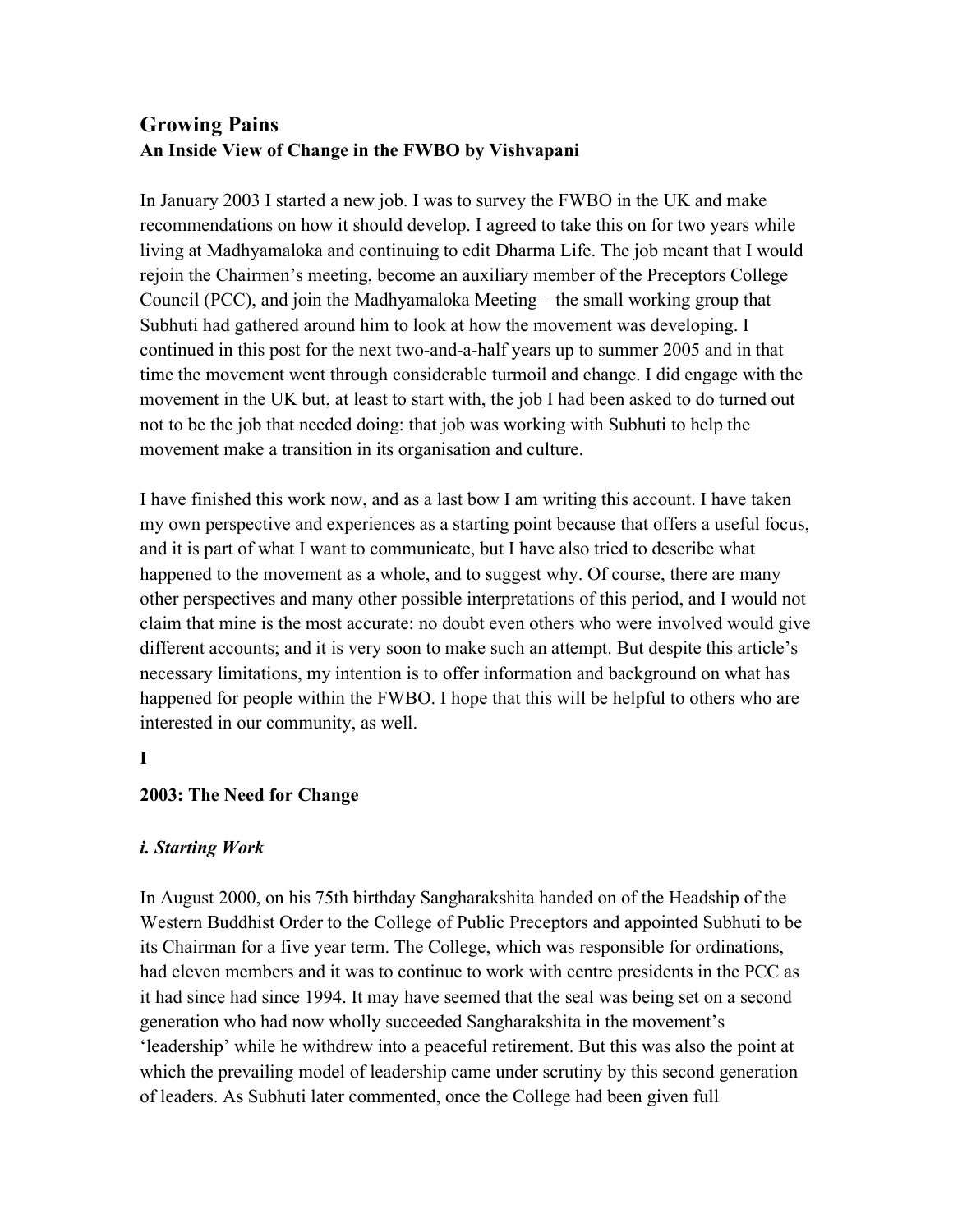responsibility he felt more free to question the status quo. There was reason to question. Members of the Madhyamaloka Meeting had been becoming aware that something in the current arrangements wasn't working: the movement seemed to be settling into safe and predictable patterns and losing the dynamism of earlier years; some quite senior Order members did not fully trust the 'Madhyamaloka' leadership; and Public Preceptors felt increasingly over-stretched. The College and the PCC were unable to address these underlying issues: members of the former were too caught up with ordination processes, the latter was too unwieldy, and the individuals members of both bodies were not necessarily suited to asking such questions.

In 2001 Subhuti formed the Madhyamaloka Meeting as a think-tank, more manageable and focused than the PCC, with a brief to review the movement 'from top to bottom'. Its initial members were Subhuti, Sona, Kovida, Srimala, Dhammarati, Cittapala and Kulananda; and by 2003 Sona and Kovida had left the group while Dayanandi and I had joined. They quickly concluded that what was needed was a concerted campaign of revival and change, encapsulated in the slogan, 'Deepen the Order; open up the movement', but by 2003 more progress had been made with the second of these objectives than the first. Deepening the Order meant emphasising chapters, and a series of retreats was held at Madhyamaloka in which Order chapters met with Subhuti, the local president and others to explore how they could be more effective. Two new UK Order Conveners were appointed: Mahamati for men and Dayanandi for women; a network of regional Order Forums was established in which Order members discussed issues affecting the Order; and more energy went into chapter conveners retreats. Despite all these initiatives, my impression is that those concerned felt they were taking a thimble to the ocean: the Order had a life of its own, and attempts to change things from 'above' had a limited affect. But 'opening up the movement' (i.e. the activities of the FWBO beyond the Order) involved structures such as the mitra 'system' and the centralised ordination process. The College, supported by the PCC, had ultimate responsibility for these, and the Madhyamaloka Meeting had influence as the advisor to the College and PCC.

The two main initiatives to 'open up' the movement prior to 2003 concerned changes to the mitra system, to which I shall return, and 'regionalisation'. This meant locating responsibility for the movement's coordination and strategic development with the people already taking responsibility at local and regional level, not with the PCC. A group of senior Order members was already meeting in India, and other meetings started in the US and Germany, where there are just a few centres. But the real problem was the UK which in early 2003 had thirty centres and around 600 Order members: a meeting of those taking major responsibilities would include up to 100 people. Someone needed to take a good look and find a way forward.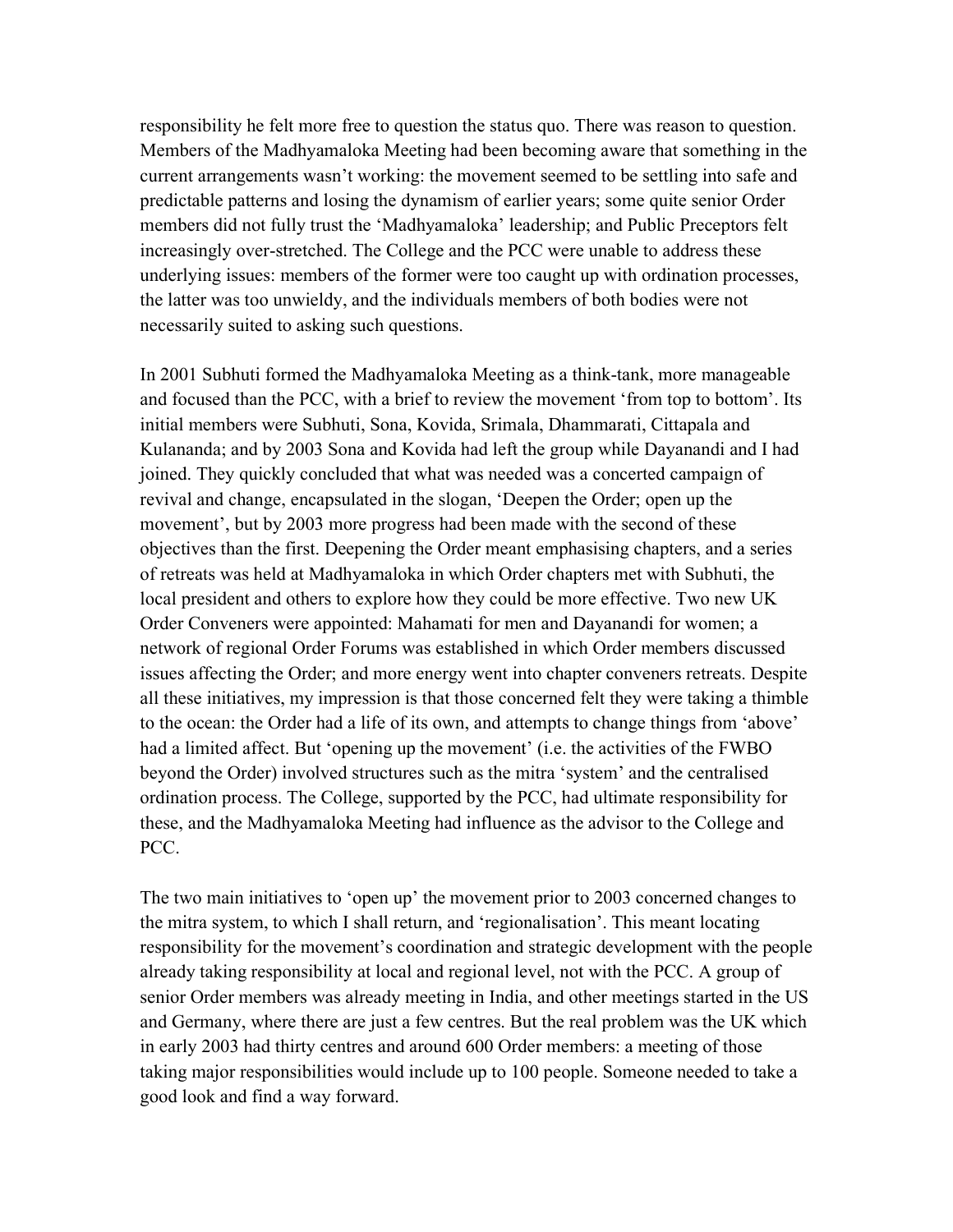Madhyamaloka Meeting and the European Chairs Assembly asked me to take on this job and I agreed, but with some reservations. I doubted that the FWBO in the UK was manageable in the way that had been suggested. The UK makes up at least 70 percent of the FWBO outside India, and addressing its needs would in fact require looking not just at the symptoms (the limitations of the movement in the UK) but also identifying the underlying causes that were affecting the whole FWBO. But before I had gone far in doing this, a development occurred that changed the landscape in which I was searching.

#### *ii. Sangharakshita and Yashomitra: January 2003*

In January 2003 I heard that a long-standing Order member called Yashomitra had submitted an article to Shabda, the Order's confidential journal, detailing his sexual contact with Sangharakshita and making some trenchant criticisms. A debate ensued at Madhyamaloka: Should Yashomitra's piece be published? Should it be withheld? Who should decide? Should we ask Sangharakshita, anticipating that he might well say no? Was it fair on him to publish it – or even to ask him, given his current ill health? What if it killed him? But then, was it fair on Yashomitra not to publish? On one side was loyalty to Sangharakshita, a desire to protect him – especially now he was ill – and exasperation at the seemingly endless stream of criticism. On the other side, for Kulananda and myself, was frustration at the constraints on talking publicly about Sangharakshita's sexual past. We had had the task of responding to the 1997-9 campaign against Sangharakshita and the FWBO that used the press and the internet; and in August 1998 we had co-authored with Cittapala The FWBO Files: a Response. This document had offered only minimal comment on the accusations about sex: one reason was the request from Lokamitra and a a team of senior Order members in India that he had convened to say as little as possible to confirm that Sangharakshita had been homosexually active. They told us they were afraid of the response in their community, even fearing that there would be violence against members of the movement. The other reason was that Sangharakshita himself had said that he wanted to write his own account in his next volume of memoirs. But when he came to write that volume he covered only a period in which he was still celibate. By 2003 we could wait no longer.

When I read Yashomitra's article I saw it was incendiary stuff. I had heard his story from his own lips ten years before, and I had been forced to think hard about issues around Sangharakshita's sexual history when responding to our public critics. In a sense there was nothing surprising in what he had to say: it always seemed inevitable to me that Sangharakshita's behaviour would produce feelings such as Yashomitra's in at least some of his partners. But the article was made especially powerful by its tone. Unlike some previous accounts, Yashomitra's was largely free of rhetoric and venom, and portrayed Sangharakshita in a credible yet troubling light. Telling details included descriptions of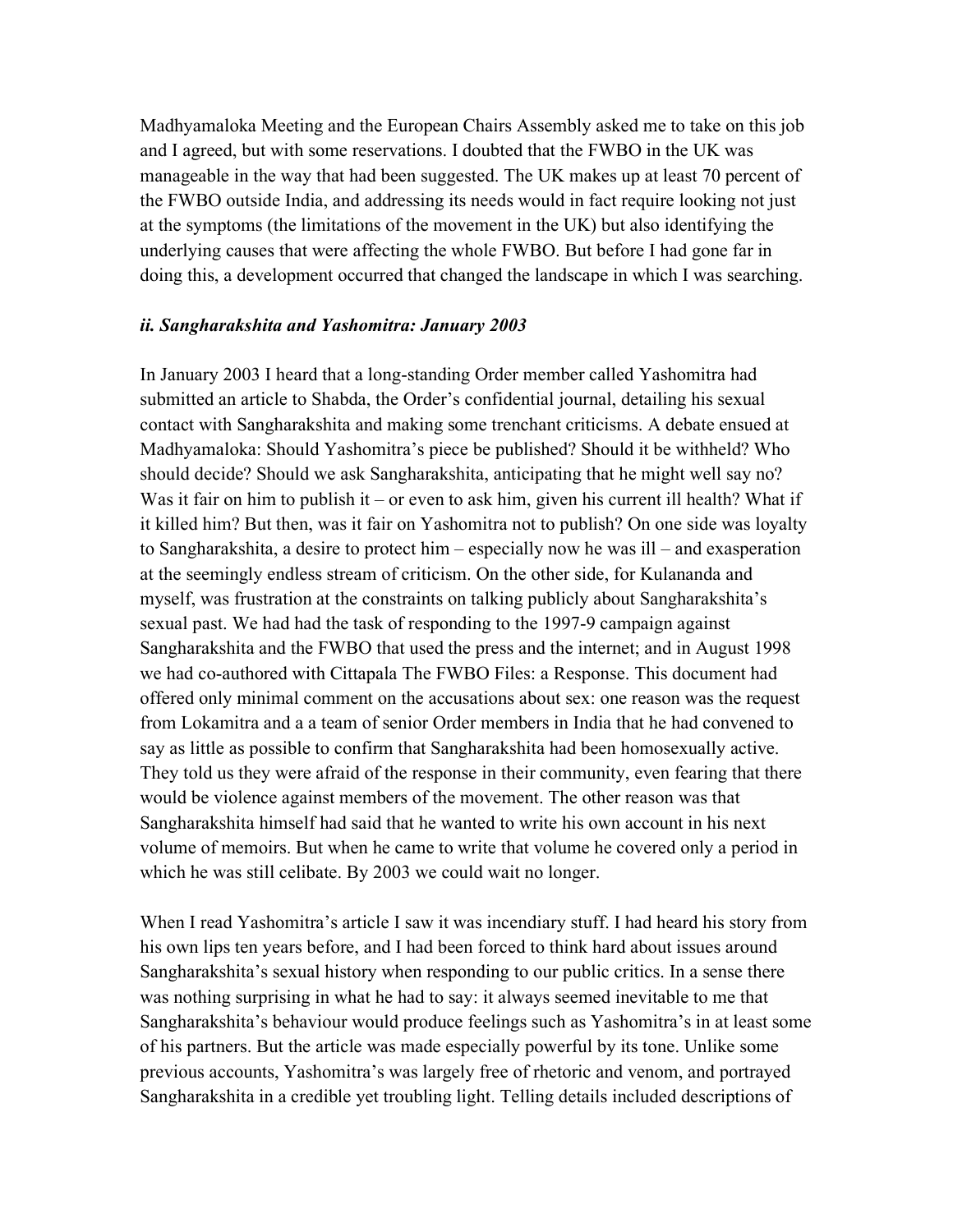Yashomitra's sense that Sangharakshita had lost interest in him when their sexual relationship ended, and his frustration when he had tried to discuss the events with Sangharakshita years later and, as he saw it, been rebuffed.

My own response to reading this was mixed. I admired Sangharakshita greatly and felt great affection for him; but I saw that some of his actions had led to suffering in ways he seemed unwilling to consider. I had tried hard to understand this apparent incongruity while living with him, and had seen something of the complexity of his character and the peculiarity of his life experience. But it wasn't just a matter of making an ethical assessment: reflecting on these issues I felt very, very sad. I had known both Yashomitra and Sangharakshita since I fifteen years old and thought of them both as friends. I found myself writing out my thoughts on Sangharakshita's life in a letter to Zoketsu Norman Fischer, who I knew a little and who had lived through the San Francisco Zen Center's struggles to come to terms with the flaws and virtues of its former leader, Richard Baker Roshi. I later published my letter and his response in Shabda. I saw that the issues needed to be faced squarely and that doing so touched strong feelings for everyone in the FWBO, whether or not we were directly involved in these events. As I wrote: 'all these people – the critics, the doubters, the writers, the leaders, Sangharakshita and everyone else – had shared their lives for two or three decades. They had wound round each other, and lived with each other, and sometimes slept with each other. If these people weren't their lives, then what were their lives?'

#### *iii. Madhyamaloka Meetings 1: Attitudes*

A problem with publishing Yashomitra's article was that Shabda had a policy of not printing personal criticisms of individuals. So I contacted Subhuti, who in India, for advice. He proposed that we hold off publication until key people were back in the UK, and in mid- February 2003 the Madhyamaloka Meeting gathered (the Preceptors' College having delegated the decision about publication to us). Concerns about the effect on Sangharakshita were allayed when we heard that he didn't want to be told anything that might hinder his ability to sleep. The meeting was unanimous that we should advise the Order conveners to revoke the injunction against personal criticisms and publish the article. The mood of the meeting and the enthusiasm for publishing surprised me, and it seemed significant that the article would appear with the conscious agreement of people at the heart of the movement. It appeared in the March 2003 Shabda along with a preface by Subhuti, saying: 'Yashomitra writes with honesty and objectivity and raises issues that, in our view, do need to be aired in the Order and movement, whether or not one agrees with everything that he says. Indeed, I am glad that Yashomitra has written the article and am pleased that another piece of our collective history is being opened to us all.'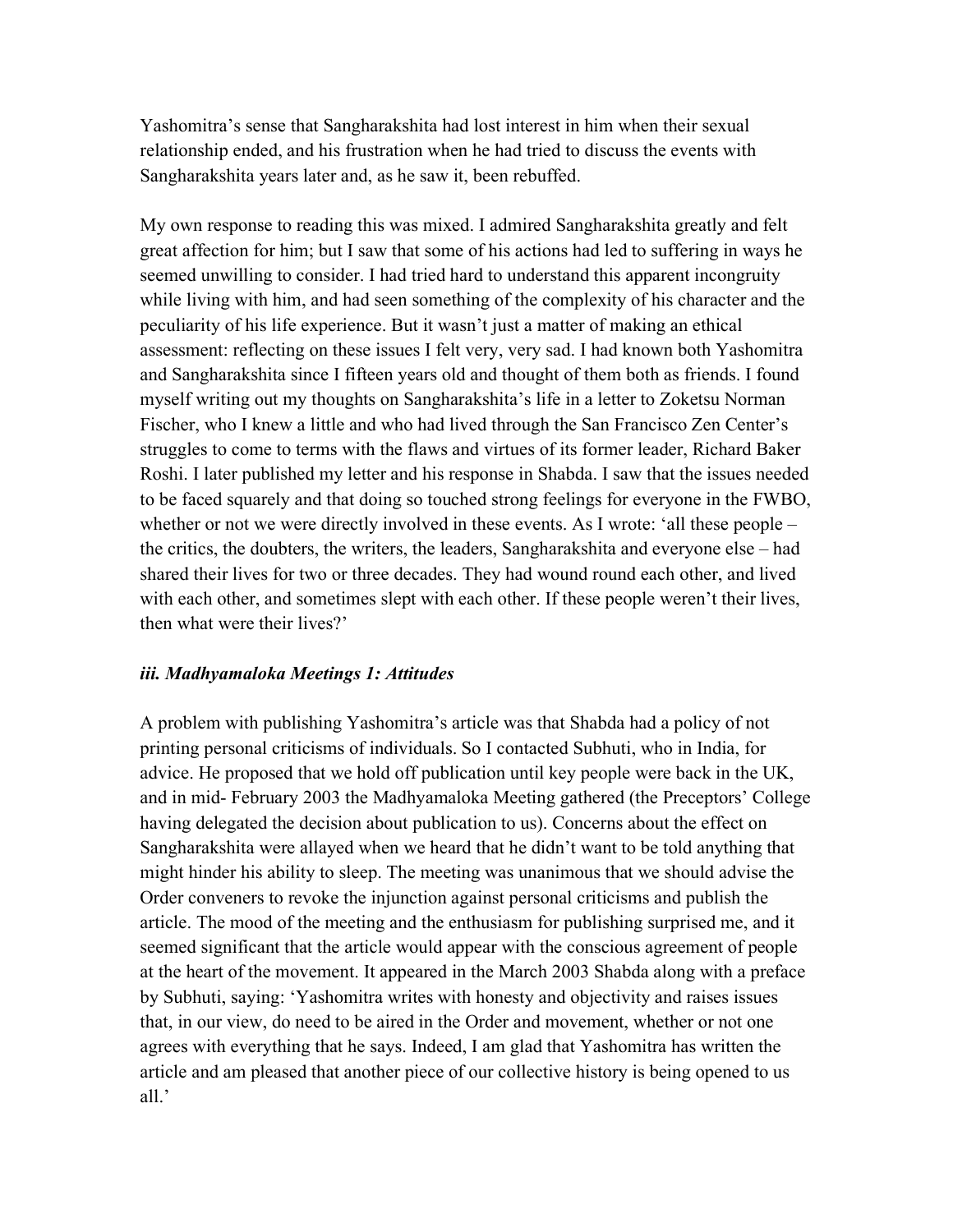Over my years in the Order, even while working hard for the movement, standing up for it in public and living with its leaders at Madhyamaloka, I often disagreed with Sangharakshita's views and was sceptical of the PCC's leadership role. I admired some of them, and some were my friends, but I favoured greater openness in our communication, diversity in our norms and reform of our structures. Dharma Life magazine, which I had founded in 1996 and had edited since then, had been my main attempt to influence the movement's discourse and frames of reference in this way. I had expected that in joining the PCC and the Madhyamaloka Meeting I would find myself fighting those more concerned to conserve the movement's cohesive values. What I actually found was a group led by Subhuti that was willing to consider changes to the movement's structures that were more radical than any I had thought possible.

An agenda for change had been emerging in the Madhyamaloka Meeting over the previous two years. The main change it had already achieved was to the mitra system. Perhaps someone closer to events will one day give an account of why the mitra system developed as it did. But by 2000 an arrangement that had started as a way to help newcomers connect with the FWBO and the Order required a lengthy handbook to guide mitra conveners through the many expectations the candidate mitra was expected to fulfill, including declaring that they would not have or encourage others to have an abortion and that they did not adhere to a strong political philosophy deemed antipathetic to Buddhism. The resulting arrangements were often experienced as a demand for conformity from the candidate, while Order members had the role of judging and approving them. What is more, Order members in general were not involved in deciding the criteria they were expected to enforce. The Madhyamaloka Meeting's solution was simple and radical. They proposed that becoming a mitra should be entirely up to the candidate, who simply needed to make three declarations: that they were a Buddhist, that they would follow the five precepts, and that they saw the FWBO as the current context for their spiritual lives. Notions of acceptance and criteria were discarded and the mitra 'system' was finished. This was an early sign that serious changes were afoot, and that the future of the movement lay in an as yet undefined, but definitely more voluntaristic arrangement.

While the appearance of the article was painful for everyone, at least some at Madhyamaloka thought it was also fortuitous. A number of us agreed with Yashomitra that the issues stirred up in 1997 by the Guardian lingered as unfinished business, and his article brought these into the open. We actively embraced the opportunity to open up a range of issues that started with Sangharakshita's sexual ethics but went much further.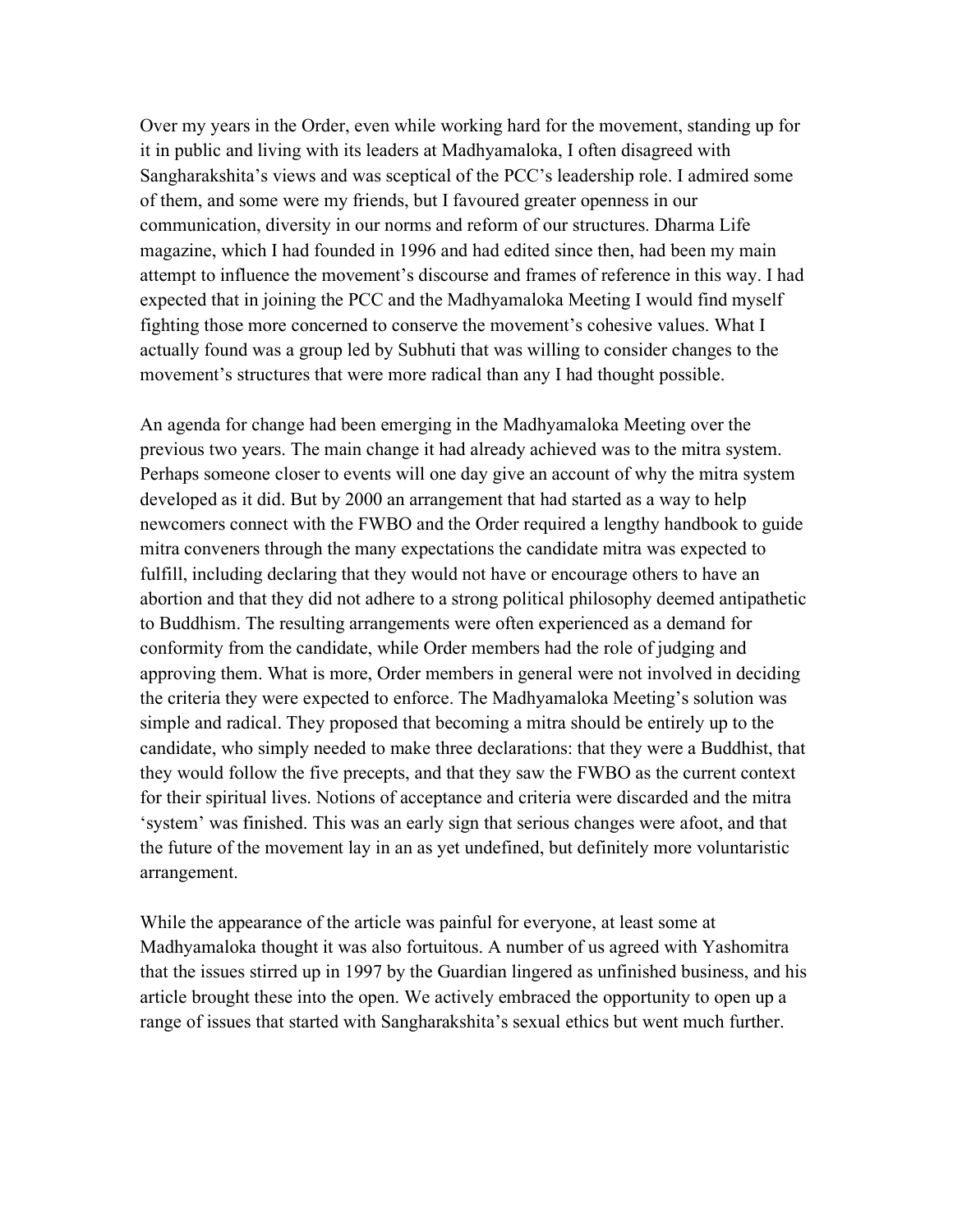#### *iv. Responses to Yashomitra*

It was in this spirit that the Madhyamaloka Meeting decided not to make a collective statement in response to Yashomitra's article: that would have reinforced the role of 'Madhyamaloka' as owners of the FWBO's 'official' position. Instead, Subhuti proposed in a letter he sent to Order members in late March 2003 (published in the May 2003 Shabda): 'It seems to me the most important thing is that those of us who want to tell our stories, and that we just let everything come out into the open ... I would value hearing from as many Order members as possible about their experience of their past in the Order and movement, if they feel there is something unexpressed.'

This suggestion was taken up widely, and the Order embarked on a period of turmoil and soul-searching that reached a climax at the Open Forum at the August 2003 Order Convention and gradually settling down in the following year-and-a-half. Yashomitra's article was discussed at Order gatherings, along with other personal stories. Many Order members contributed articles and reports to Shabda, and we proposed to the Order conveners that a digest of these should also be circulated to interested non-Order members. Many contributions were thoughtful, balanced and kind, and the discussion was far too varied to be neatly encapsulated. But I want to suggest elements that I think were significant for the movement's future development.

Similar stories to Yashomitra's had appeared in The Guardian newspaper, been explicated by The FWBO Files, and endlessly repeated on the internet by long-time critic Mark Dunlop and others. In 1998 Shabda contained many angry reports about Sangharakshita's sexual history and the movement's other troubles. And yet the repeated cry in 2003 was, 'Why weren't we told?' and even, 'Why was this hidden?'

What explains this response in the Order at this time? One reason was suggested by the character of those who were affected this time around. Whereas many of those who had been most outspoken in 1998 were already to some degree disaffected, it seems significant to me that in 2003 Yashomitra touched many who were inclined by experience and temperament to be loyal supporters of Sangharakshita and the movement. Such people were touched because of Yashomitra's character: he was generally liked and respected within the Order – and the honest tone of his article. Whereas previous criticisms had come from outside, and perhaps been disregarded, Yashomitra's story was a part of the Order's own experience and his words matched its ethos of open communication. Significantly, and in contrast to 1997/8, those at Madhyamaloka, from whom these loyal Order members tended to take a lead, were at pains not to defend Sangharakshita: indeed, open discussion was encouraged. Subhuti wrote in his March letter to the Order: 'I shall not defend Bhante's actions as described by Yashomitra.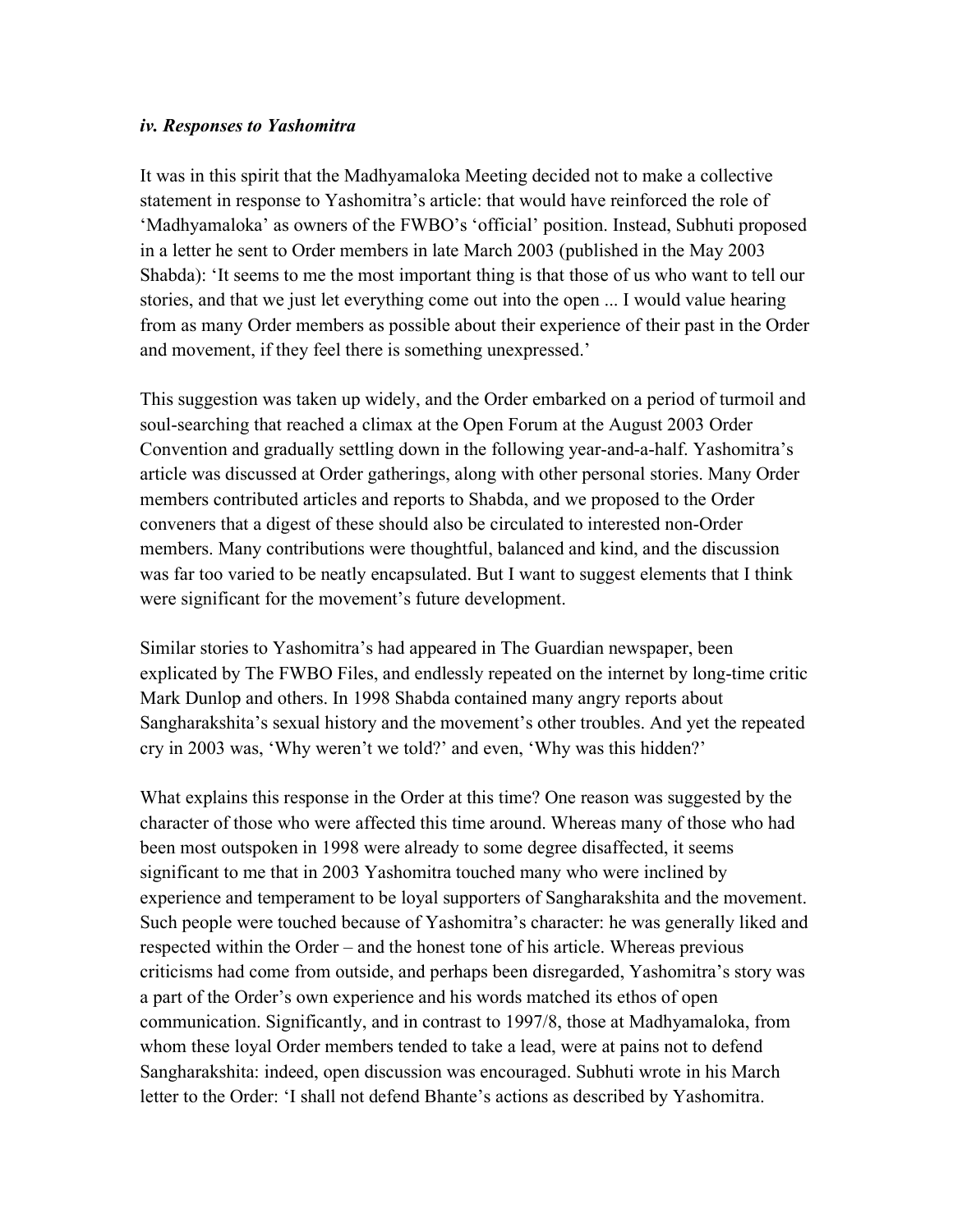Although I was well aware that Bhante was sexually active at the time Yashomitra writes of, with a number of partners, Yashomitra's article presented me, for the first time that I am aware of, with activity of this kind that I cannot condone.'

Many Order members were also stung by Yashomitra's suggestion that the Order was in a state of collective denial about Sangharakshita's sexual activity and its consequences in the movement. Perhaps 'denial' is the mind's tendency to avoid what it finds painful, and in 2003 people were confronted by a painful reality in a way that could no longer be set aside. There were many expressions of dismay, shock, anger and sadness; as well as relief that the issues were at last being confronted fully. Some people suffered a crisis of faith, asking if the Western Buddhist Order was truly founded on sound spiritual experience, and if the sacrifices they had made were worth the cost. As well as these immediate factors changes in the Order and movement, the response in the Order was also influenced by changes in the culture of the Order (which I will discuss later) that made many Order members more open to hearing criticisms of their teacher.

Responses in Shabda also included expressions of love for Sangharakshita, gratitude for his teachings and his other personal qualities, and some questioning of Yashomitra himself. Some people wanted to defend Sangharakshita against the accusations. Nonetheless, while there was a strong wish not to be uniformly condemnatory, criticism of Sangharakshita's behaviour with Yashomitra and his sexual history in general was a strong element in many contributions to this discussion. Some people said they thought he had been unskillful, while others emphasised the difficulty of knowing motives or making moral judgments about others. However, from this point on I think it has been possible to speak of a broad swathe of agreement within the FWBO that Sangharakshita had been unwise in his sexual dealings. Some would dissent from this, while others would make criticisms of him in much stronger terms.

Several of the personal accounts in Shabda described homosexual experiences in the FWBO (many of them on the part of men with a largely heterosexual orientation), including encounters with Sangharakshita. These were mostly reflective in tone: after all, they were describing events that had taken place twenty or thirty years earlier, when the now-middle aged writers were young men. Neither condemning nor condoning, several people said that, while they did not regret what had happened, they realised it had brought them difficulties later on. A number of writers were at pains to resist a caricature of the movement's past as an unbridled sexual ferment, and to emphasise the variety of experiences and the relative unimportance of the sexual side for them. A view of Sangharakshita was increasingly articulated that included more ambiguity, more criticism and more sense of his complexity than had previously been common.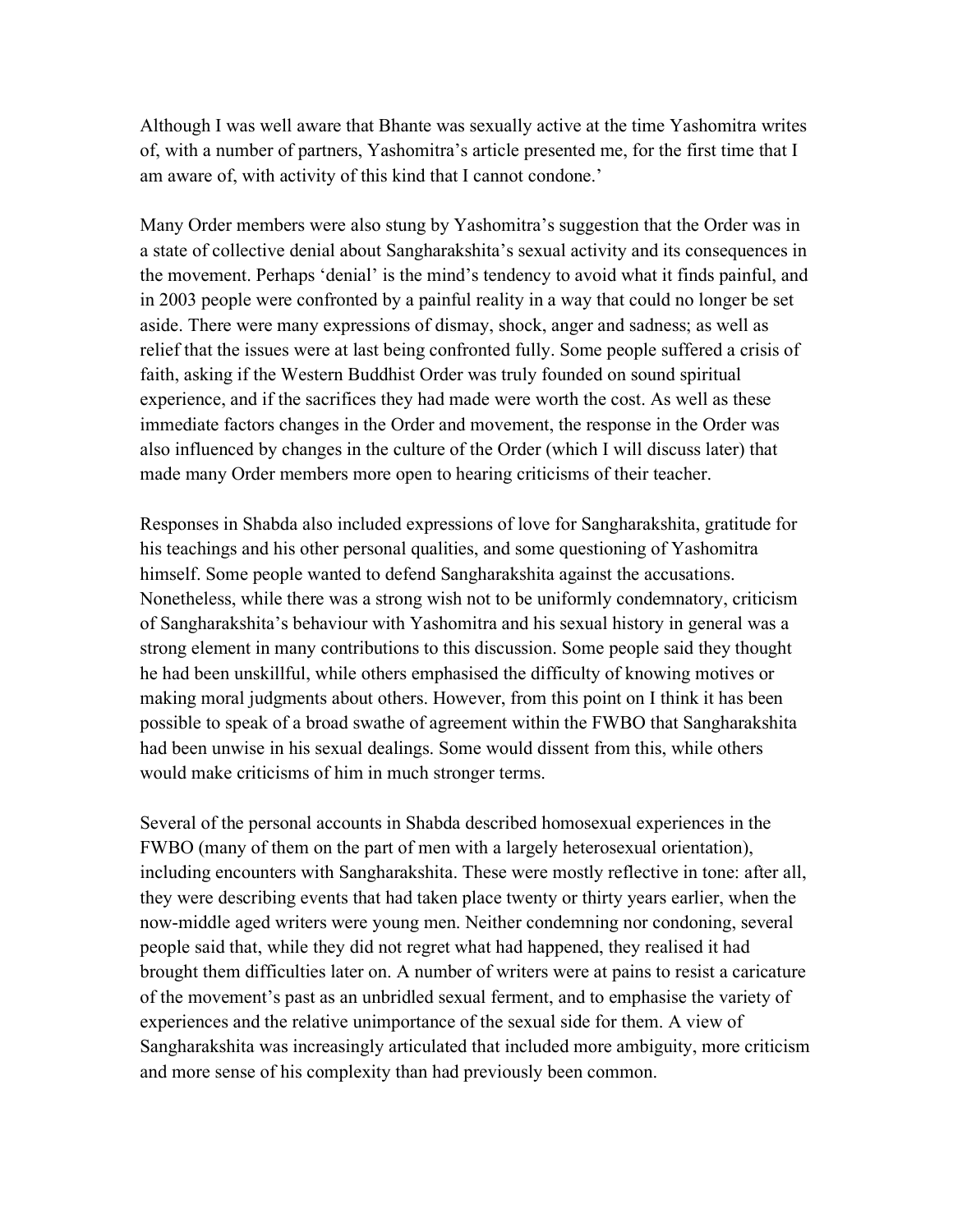A further theme was the attitudes and ideas that had led to these difficult experiences. These included views on sex that tended to value homosexuality more highly than heterosexuality; views on gender that tended to value men more highly than women; and views about lifestyle that tended to value single sex communal living more highly than family living. The perception among these writers was that such views were interwoven and therefore relevant to the events described in Yashomitra's article. One writer used the blunt traditional term 'wrong views' to describe them. Debate on gender topics had for some years been the sharpest point of dissention, and a test case for the degree of agreement that was required of Order members in relation to their teacher.

As well as being about sex, Yashomitra's article stirred up other unresolved shadows from the Order's past. In its early years as a tightly defined group of idealistic, mainly young people who were strongly influenced by the movement's leader and on a mission they considered to have unbounded significance, the FWBO had made rapid progress; but it had also left behind many painful experiences. So the stories Order members told included sexual experiences, but also concerned difficulties affecting lifestyle (especially people with families who had felt excluded), beliefs, gender (including suggestions that misogynist attitudes had sometimes flourished in the FWBO), and pressures that had arisen at work or in centres. In 2003 the FWBO's culture was far more diverse and inclusive than in its early years, but it had sometimes seemed that the cloud of these old, painful experiences remained hanging over it. The debates of 2003 offered room for them to come out in an atmosphere that was free from judgment; and I for one hoped that their influence over would at last be dispelled.

#### *v. The Question of Authority*

Debate continued in the Order and movement over the following months, but while the discussion was still young, Subhuti made a contribution in his March letter to the Order that took it in a direction it might not otherwise have followed. He connected this debate with his underlying concerns about how the movement was structured: 'The article must raise questions in many people's minds about spiritual "authority" in the Order. I regard this as a very good thing - although not one that is easily and finally resolved. ... Early on, Bhante's spiritual authority was everything. Simply with growing numbers and greater geographical spread, increasing experience and maturity among Order members, the emergence of new Preceptors, and Bhante's withdrawal, the situation is much more complex and requires a new consensus. Revelations about Bhante's behaviour underline that questions must be asked about spiritual authority, including about who confers ordination and on what basis. I believe we need to debate this very widely so that we can try to reach a new common understanding on the subject.'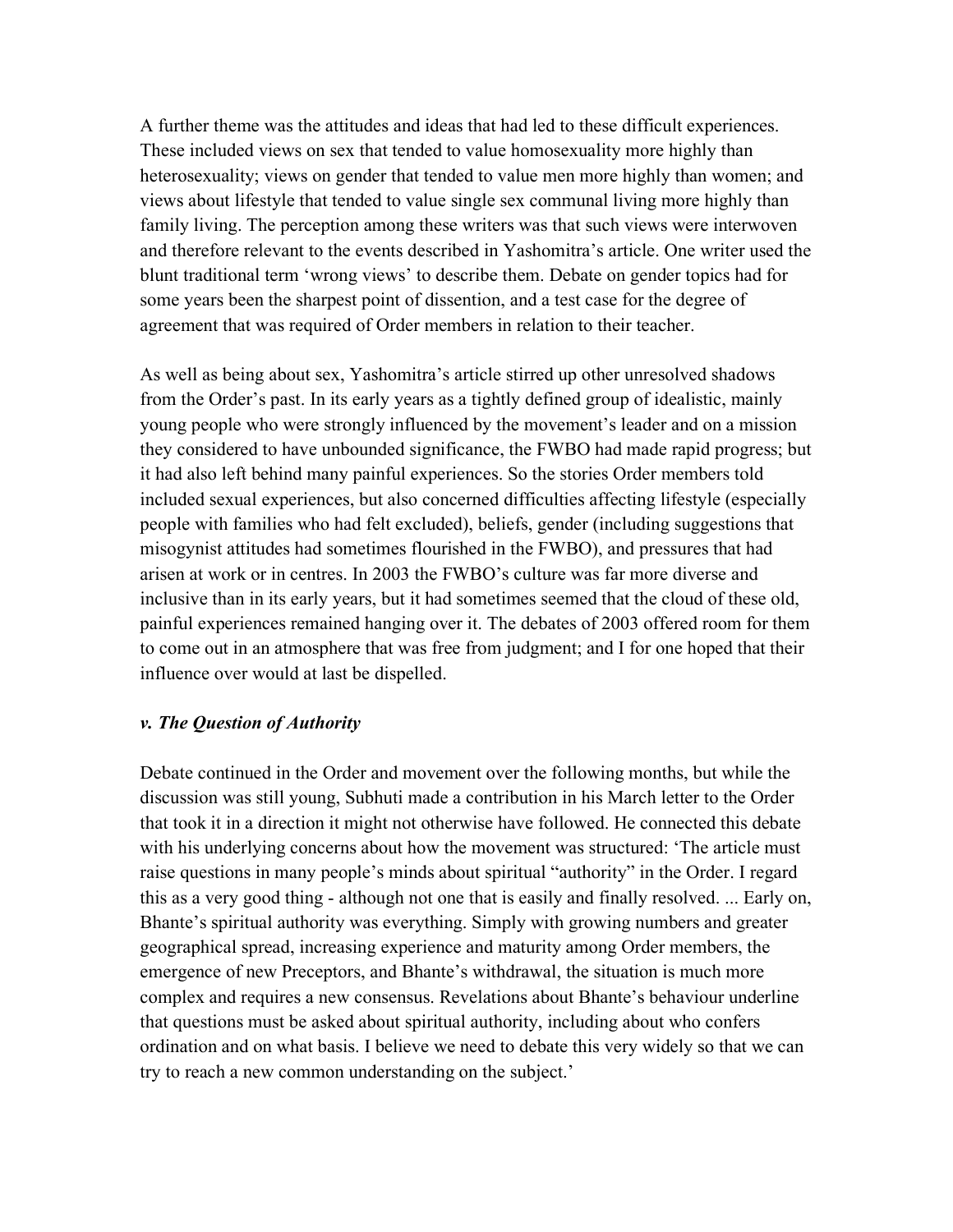Over the next few months the Madhyamaloka Meeting explored these issues, identified the need for a transition to another way of conceiving and organising responsibilities, and formulated the outlines of a new structure intended to match its current reality. In fact, the question of authority had been discussed before 2003. At the 2001 Order Convention Subhuti gave a talk on this very subject, seeking to clarify the role of the College and the limits of its authority; and in November 2002 the Public Preceptors meeting had agreed that the College was too centralised. But by early 2003 the time had come to take this much further. Before describing what took place in the Madhyamaloka Meeting and the proposals that emerged from it, I want to suggest some of the tensions that had been developing in the movement and how these connected with the effects of Yashomitra's article and the question of authority.

#### *The College and the PCC*

The College of Public Preceptors was authorised by Sangharakshita to have the final say over ordinations and the appointment of new public and private preceptors and chapter and Order conveners. It also had the power to exclude people from the Order. Presidents were appointed by the PCC and had an undefined influence over what happened at centres: they were key players in the appointment of new chairmen, and sometimes policed the limits of what centres could do. It would be wrong to suggest that the College and the PCC 'ran the movement': the College's powers were usually used sensitively and often embedded in processes of consultation; while the PCC was reluctant to impose its views and made policy statements very rarely. More important than the formal powers of the PCC and the College was their place in the Order's culture. Even before the formation of the PCC, Subhuti gave a talk at Sangharakshita's suggestion on the 'hierarchy of responsibilities', suggesting that taking a higher level of responsibility within the FWBO's structures required a higher level of spiritual qualities. He was mainly trying to encourage people to take more responsibility by suggesting that this could be a path of spiritual practice, but his ideas were easily read as implying an equation between the FWBO's institutional hierarchies and its spiritual hierarchy. Membership of the PCC came to be associated with spiritual status.

But when I joined the Madhyamaloka community in February 1999 I discovered that reality of the PCC reality differed from its appearance. Members of the PCC and the College did not regard themselves as being powerful, privileged or spiritually superior. Although most people in the FWBO assumed the PCC was guiding the movement's development, in fact they had never tried to produce strategies for its spread or its teaching methods, and had no power to apportion resources or direct people to start new projects. The Madhyamaloka Meeting, with just seven members, had in effect taken over the functions of the PCC and the Presidents Meeting in keeping an overview. And, since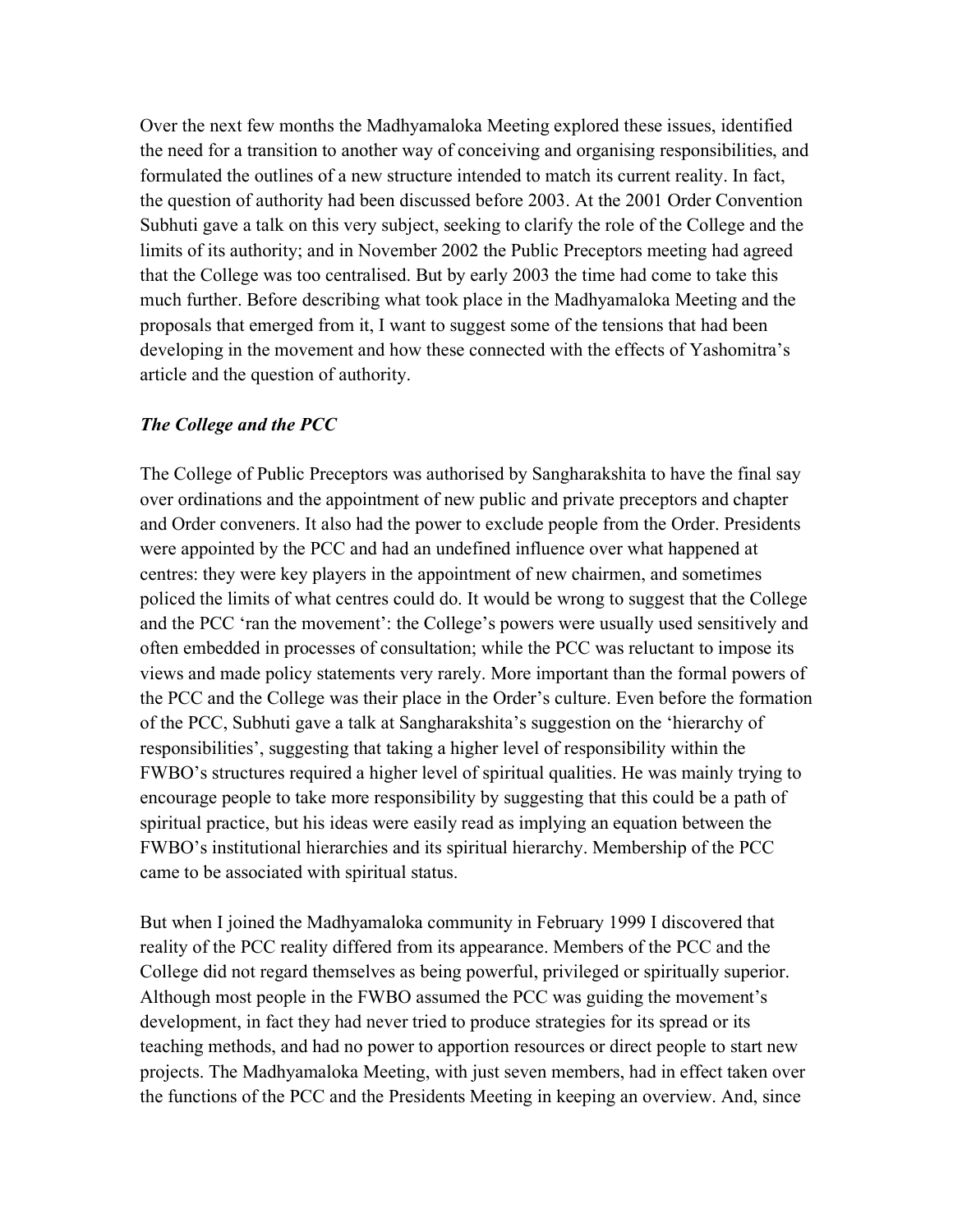its formation in 2001, the Meeting had been concerned with structural issues such as the changes to the mitra system, and never got down to looking at what went on in centres or regions in detail.

Some individual members of the PCC lacked the capacity to encompass a movementwide perspective, and some lacked the spiritual stature required to be an exemplar. Sangharakshita had chosen the PCC from those he knew well and trusted; but my impression was that some had been drawn to working with him because they were loyal and faithful followers, and this did not necessarily equip them to be leaders or organisers. I think that one or two people in this position found themselves out of their depth, and responded by trying to control more and more tightly the areas for which they were responsible. Another response surfaced in Autumn 2002 when it emerged that Kovida, the Western Order Convener, had for some years been spending money to which he was not entitled that belonged to FWBO Uddiyana, the charity looking after Sangharakshita's affairs. I can only speculate about why this happened, but my impression was that spending money was a displacement of his conflicts about his work, and perhaps his life more generally. He was capable and loyal, but his qualities and experience made him ill suited to his work and he felt very frustrated.

Even those with the capacity to engage in strategic and organisational work wondered if it was the best use of their time. The movement needed the inspiration of strongly established Dharma practitioners such as Subhuti, but his place at the top of its organisational pyramid meant that numerous issues incessantly came to him and his associates for their urgent attention. Conversely, some other PCC Members felt they could not fully influence its policies because of Subhuti's dominance. The difficulties people felt in regard to Subhuti were closely connected with his strengths: he was uniformly respected in the PCC as having the greatest spiritual stature, intellectual capacity, organisational ability and ability to engage with great depth with many people. But I think that others found it hard to take initiatives themselves in the face of Subhuti's dynamism.

The College members were in an especially difficult position. By 2003 around 1,500 people worldwide had asked for ordination; and, even with the support of the ordination teams, all of these requests converged on the eleven public preceptors for final decisions. Between them they had already ordained around 600 people who often still looked to them for support and guidance. As well as their responsibility for ordinations they were the collective Head of the Order; several were also presidents and involved in Order issues; and the four women preceptors were under particular pressure because so many women were asking for ordination. In addition they all had to deal with the expectations, projections and reactions attendant on their place at the top of the movement's hierarchy.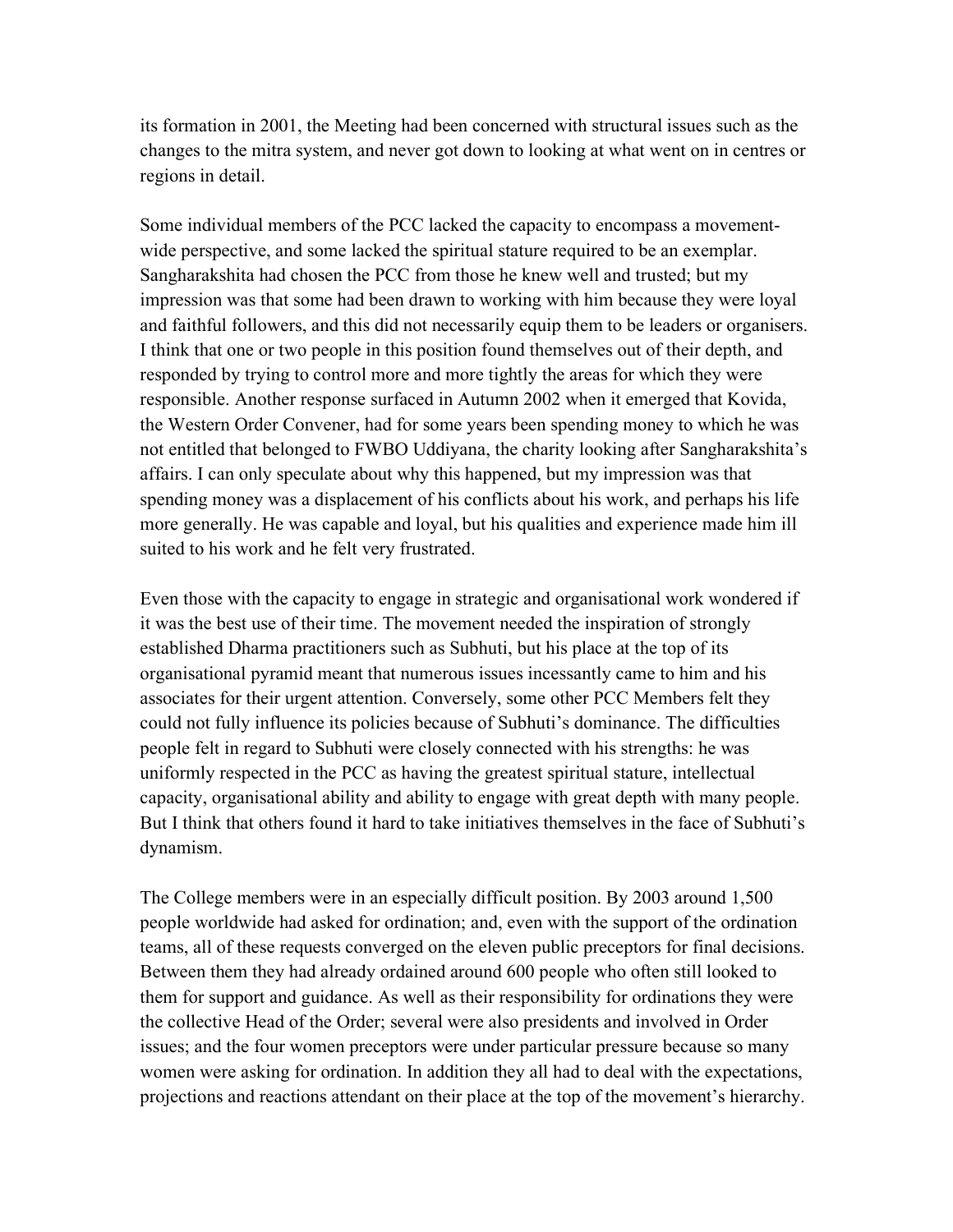Under considerable pressure but unable to do much to 'lead' the movement, the public preceptors increasingly wondered what their Headship of the Order really meant?

## *The PCC and the Order*

The Order itself had changed. Its 600 members in 1994, when the PCC was established, had swelled by 2003 to 1,000 individuals spread further around the globe. The passage of time also meant that the Order was more mature in both years and experience, and many had been practicing for twenty or thirty years. They were living their lives in their own ways and without a natural feeling of deference to the movement's institutional leaders. By this time Sangharakshita was a distant figure for many: he was preceptor to only a third of Order members while many of the others had not had substantial contact with him. He had handed on the Headship, withdrawn from involvement in the movement, and finally become the subject of questioning and criticism from large numbers of Order members.

Behind the specific details of the PCC's responsibilities was a larger question that is harder to define: who ultimately 'owns' the FWBO and determines what it stands for? Initially the FWBO had clearly been 'Sangharakshita's movement': it was formed around his ideas, run by people he had ordained, and guided in crucial areas by his judgment and influence. Having succeeded to this role the PCC and the College also found themselves, in some sense, the movement's ultimate owners. With the handing on the Headship of the Order to the College this seemed to be confirmed: they were 'custodians', charged to safeguard and sustain the vision behind the Order; and to balance the 'centrifugal' forces of increasing divergence with the 'centripetal' forces of coherence and a shared set of values. In this sense the PCC and College were set up to be in tension with others in the Order.

But the tension that many Order members felt was not so much with these bodies themselves as with the norms and standards with which they were associated. The movement had tended to present itself in terms of its distinctive institutions such as centres, communities and team-based businesses, and PCC members had all devoted themselves to these institutions as expressions of a shared cause for which they had made sacrifices. But by 2003 only a minority of Order members were involved in all of these institutions. Some lived in family situations; more lived on their own or in informal arrangements with friends. Some had careers; others had found individual ways of supporting themselves. It had even ceased to be the norm that the great majority of Order members had a substantial involvement in FWBO centres. Connected with the sense of a normative lifestyle was a normative set of views that followed Sangharakshita's. Along with disagreements about gender there were others on sex, families, Christianity and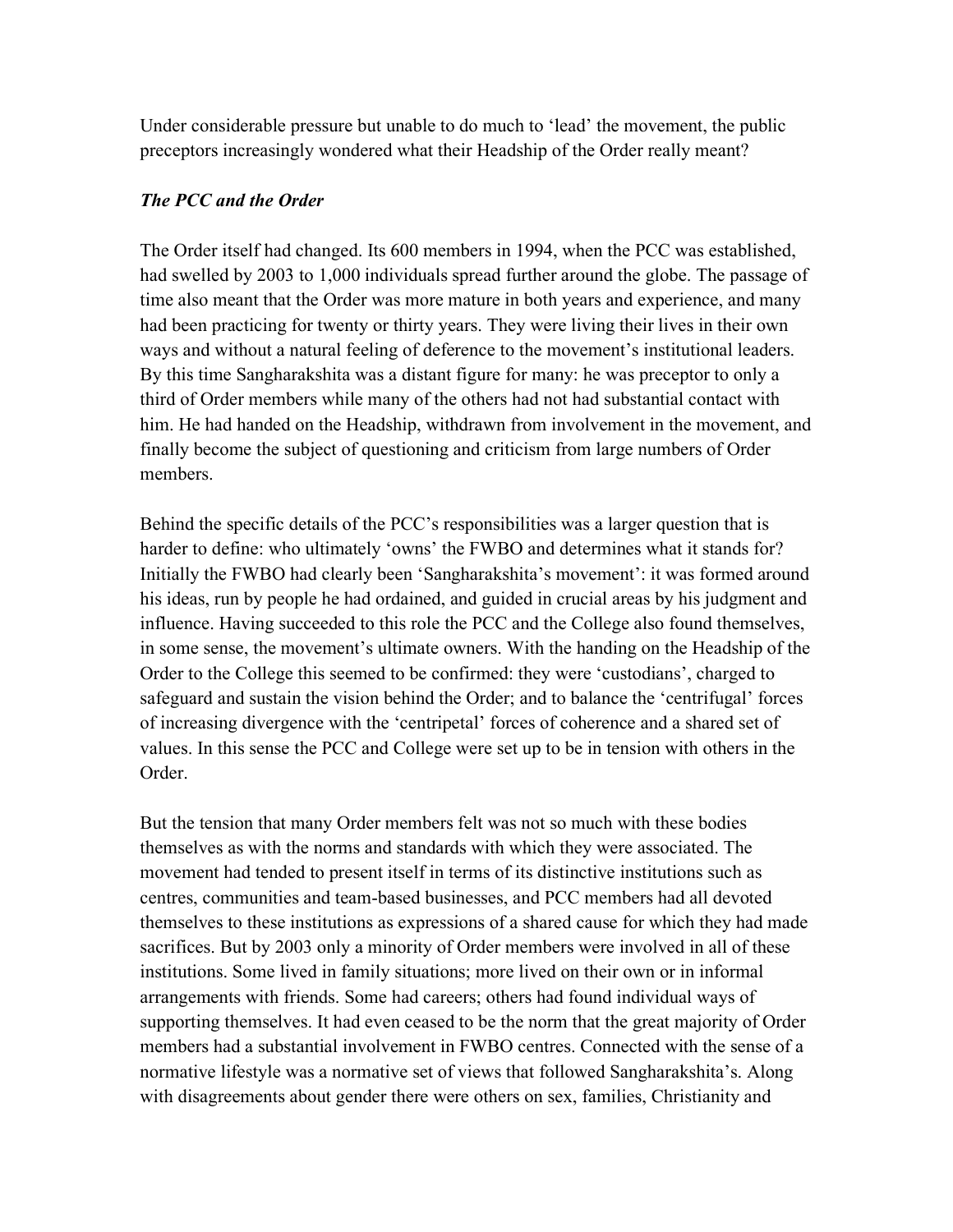'pseudo-liberalism'. It was clear that individuals had the freedom to disagree; but did such views nonetheless represent the position of the movement? Could an FWBO centre propagate a differing view? People in the FWBO could easily feel that, to the extent that their views and lifestyles differed from the perceived orthodoxy, they were outside the movement.

Whatever the causes, there were signs that all was not well in the movement, and these indications had been discussed extensively in the Madhyamaloka Meeting. Leaving aside India, while the number of women requesting ordination was increasing, the number of men was going down. From a peak of 92 in 1998, the number decreased every year, eventually reaching a low of 32 in 2003. And, for all the exhortations to expand the movement, very few new urban FWBO centres had opened in the 1990s. Conversely, the most encouraging new development in the 1990s was the Buddhafield collective which runs camping retreats and festivals. It had started off as a rebellious alternative to mainstream FWBO centres and been regarded with some suspicion by many others in the movement, and its success suggested that energy lay outside the FWBO's mainstream. Arguably the structures that followed Sangharakshita, which were intended to offer clear leadership and provide a check on ethical breaches, had tended to inhibit autonomy and initiative. They placed unrealistic expectations and unsustainable burdens on the leaders, and perhaps exacerbated tendencies to passivity, deference and disgruntlement within the Order as a whole. In a letter to the Order June 2003 Subhuti described 'the dichotomy of abdication of personal responsibility on the one hand and the egoistic abuse of respect, whether unwittingly or not, on the other.' The implication was that these things had occurred in the Order itself.

In May 2003 Subhuti and I discussed the movement's future with Mahaprabha, an Order member who taught strategy at London Business School. We discussed how, as a young movement the FWBO had often defined itself against the world, mirroring the defiant, resolutely self-sufficient character of its founder. Indeed, its language and praxis had sometimes displayed efforts to create a world unto itself, a 'New Society' operating within the wider world, but not of it. Even after 2000, this attitude was still influential, but western society and the Buddhist world in the West were changing, and the FWBO's tendency to isolation risked making it irrelevant to the society that surrounded it. Mahaprabha observed that new organisations need protection and their founders often wish to safeguard their hard-won achievements. He drew a graph with one axis marked 'control' and another marked 'certainty'. He wrote 'order' at the point where the two lines met: the point of maximum control and certainty. An organisation in this position is tightly defined but isolated and liable to forfeit the ability to learn from others; it risked losing contact with the needs it had been founded to address. The other pole, the point of minimum control and certainty, he labeled 'chaos'. The question was how to operate with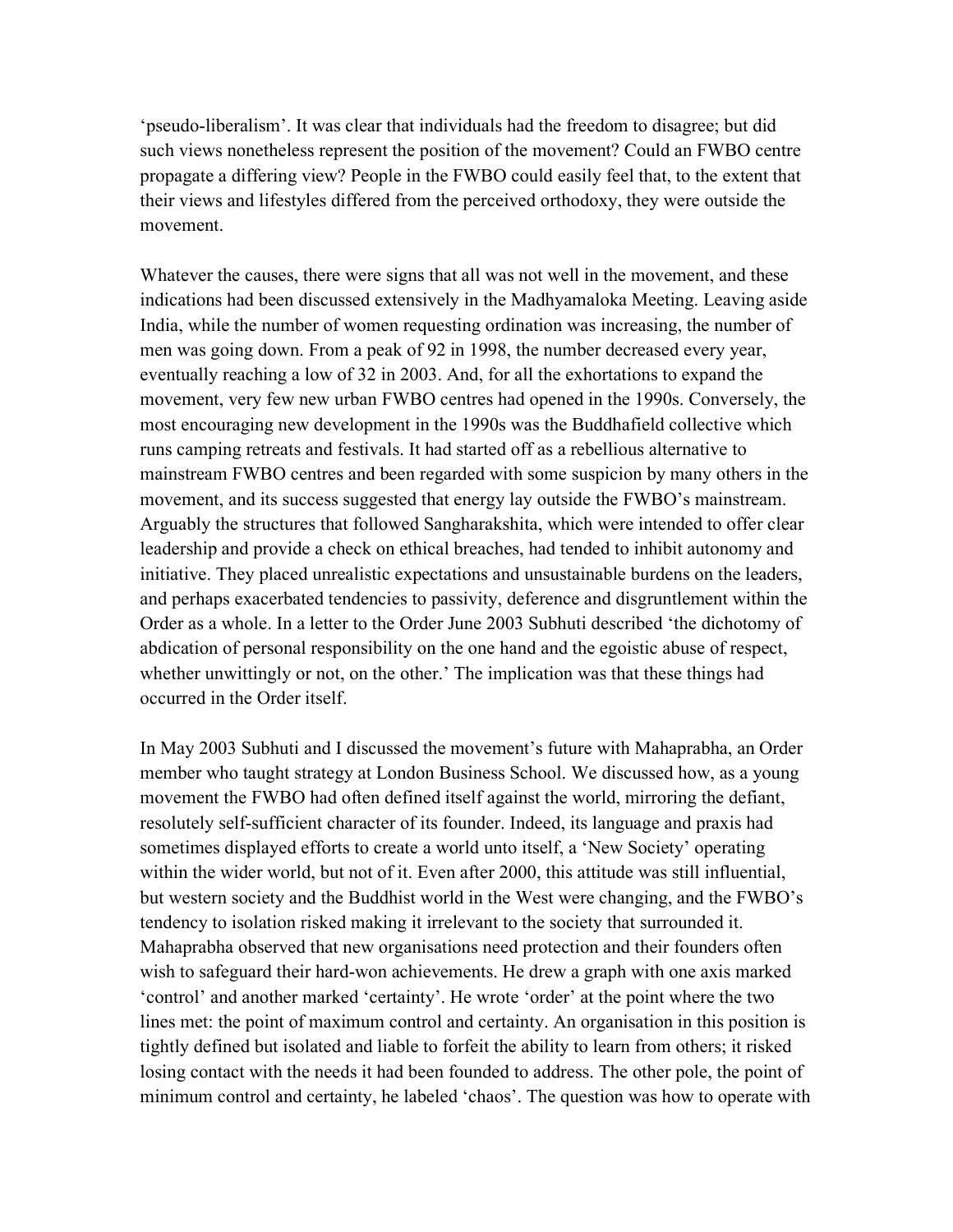both flexibility and cohesion in the intermediate realm between order and chaos. The FWBO's tightly bounded character was breaking down and we needed to find ways to inhabit this realm.

#### *Subhuti's Response: Freedom in the Order*

Although I have associated the PCC with efforts to maintain cohesion and guard past successes, there was also a countervailing trend within it. The Order's institutions had been intended to support a 'cascade of spiritual friendship' within a 'free association of individuals'; and the movement was intended to be a network of autonomous projects freely collaborating rather than a unitary, streamlined organisation. Subhuti's concern at the declining sense of collective ownership of the FWBO prompted a talk to a Men's UK National Order Weekend in August 2002 entitled 'Freedom in the Order' in which he urged a return to the FWBO's founding principles: 'I think we need to learn – or re-learn – the habit of seeing the Movement as the sum total of the altruistic activities of Order members, not as a particular set of institutions.' At the organisational level, too, he emphasised that power should not play a part as: 'There is no hierarchical "chain of command". If there is any centralising influence at the organisational level, it should come about in response to some common interest, in relation to which co-operation enhances effectiveness.'

Part of Subhuti's motivation for giving this talk was frustration that his own institutional role, with its connotations of power, constrained his ability to speak his mind freely, especially when he had criticisms. And he advocated an atmosphere of greater freedom of expression for all on a basis of mutual trust and respect. Another motivation was frustration at the growing criticism of those holding institutional responsibilities by others who felt more marginal. He exhorted these individuals to find an alternative: 'their best strategy is to show another way ... the more approaches we have, the better.' This suggestion didn't address the underlying reasons why people felt critical, but the intention was clearly to embrace the new conditions in which the Order was operating: 'I think we must accept – and even aim for – a more diverse Order and Movement, and rejoice in that as a sign of spiritual vitality.'

#### *vi. Madhyamaloka Meeting 2: the Search for Alternatives*

If the Order's debates marked a change in views of Sangharakshita, attitudes were also changing among PCC members themselves. As I had realised in moving to Madhyamaloka, for many, their connection with Sangharakshita was one of the most important relationships in their lives; they had learned to practice, even to think, under his tutelage; their experience of the Order had been formed by the roles to which he had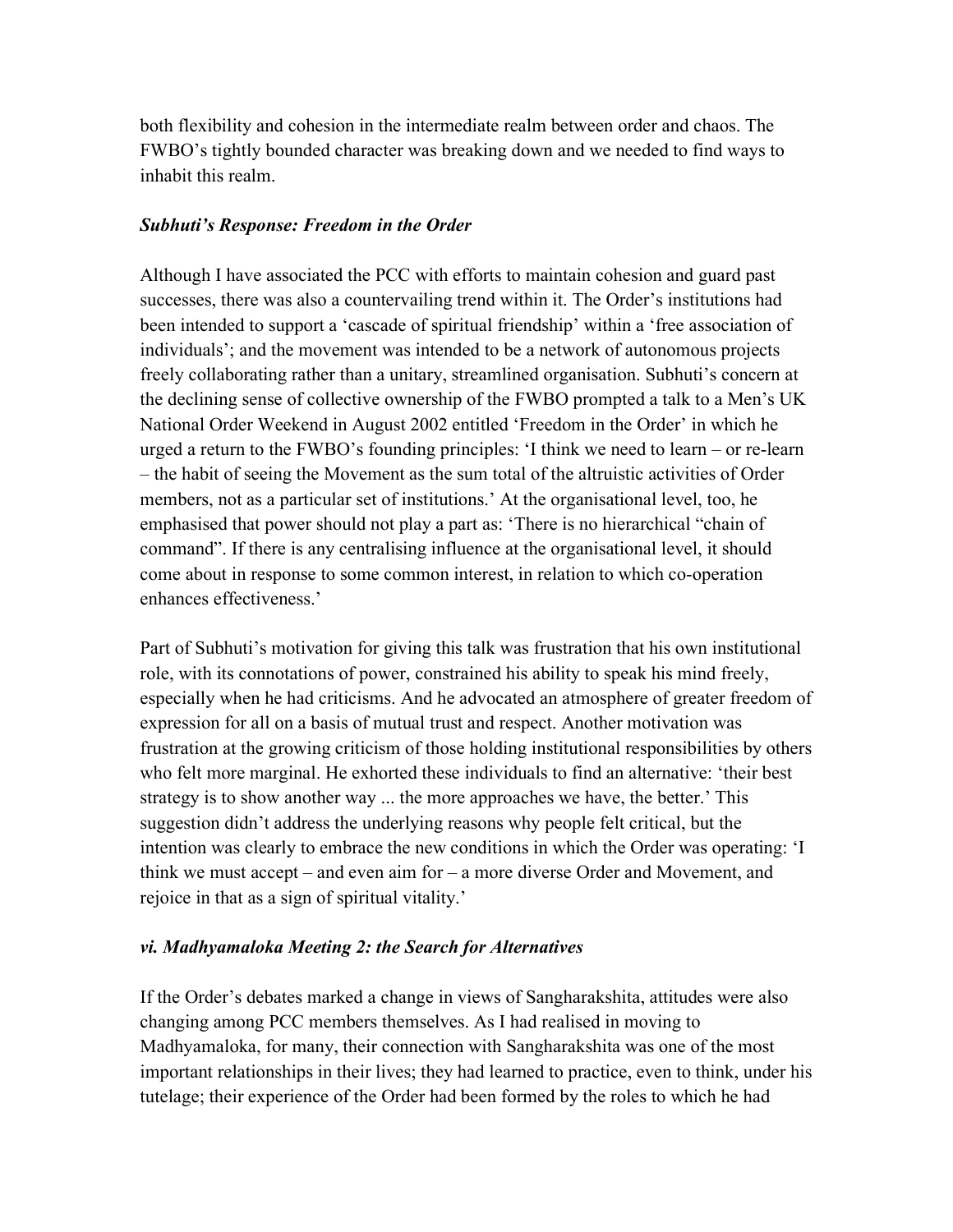appointed them; and their motivation for taking responsibility was often loyalty and gratitude to him as a teacher. In 2003 Sangharakshita's sleeplessness and accompanying distress made the community's collective relationship with him, which had been polite but distant, much more demanding; and this confronted some people with unresolved difficulties in their personal connections with him. Subhuti expressed his experience of the intellectual side of his changing relationship in his June letter to the Order, while discussing Women, Men and Angels: 'At the time that I wrote [1994] I was inclined to give Sangharakshita's ideas a lot more priority than I am now. I don't think that even then I adopted them blindly and I don't think that even now I dismiss them easily indeed, Sangharakshita's thought is still central to my own. But there has been a progression in my relationship to him.' He concluded: 'Over time ... I have increasingly found myself diverging from Sangharakshita on some of his views about the times we live in and the way the Dharma should be communicated.'

A decline in Sangharakshita's standing also affected that of his successors. While 'Freedom in the Order' admirably outlined the spirit of the changes Subhuti thought were necessary, its appraisal of problematic attitudes did not extend to the structures that had helped to produce them. By the time I joined the Madhyamaloka Meeting, Subhuti's thinking had moved on. He suggested to the meeting that underlying the concerns about the state of the movement, the tensions around the PCC, and the controversy around Sangharakshita, lay questions about the authority of the movement's leadership. When Sangharakshita had handed on the Headship to the College it may have seemed that they would now fulfill the role he had once had, but it had become clear that this was impossible. We needed more than a transfer of responsibilities; we needed to find an entirely new way of organising ourselves that took into account the Order's greater size, its increased diversity, and the gradual decay of the authority that had been inherited from its founder.

For Subhuti, authority and legitimacy were not abstract issues: they defined the limits of his capacity for action and initiative as Chair of the Preceptors College. He was keenly aware that the questioning of Sangharakshita affected his own standing. As he put it, he thought that he had a limited period of legitimacy in which he could make changes; and he wanted to use that time to implement a transition to new arrangements that would be self-legitimating. Working with him in this period, hammering out issues that were central to the movement we had been involved in for most of our lives, was genuinely exciting. His willingness to countenance change, and the atmosphere of controversy, lent an air of urgency, even drama, to our discussions. It sometimes seemed that old attitudes and ways of working were crumbling before our eyes.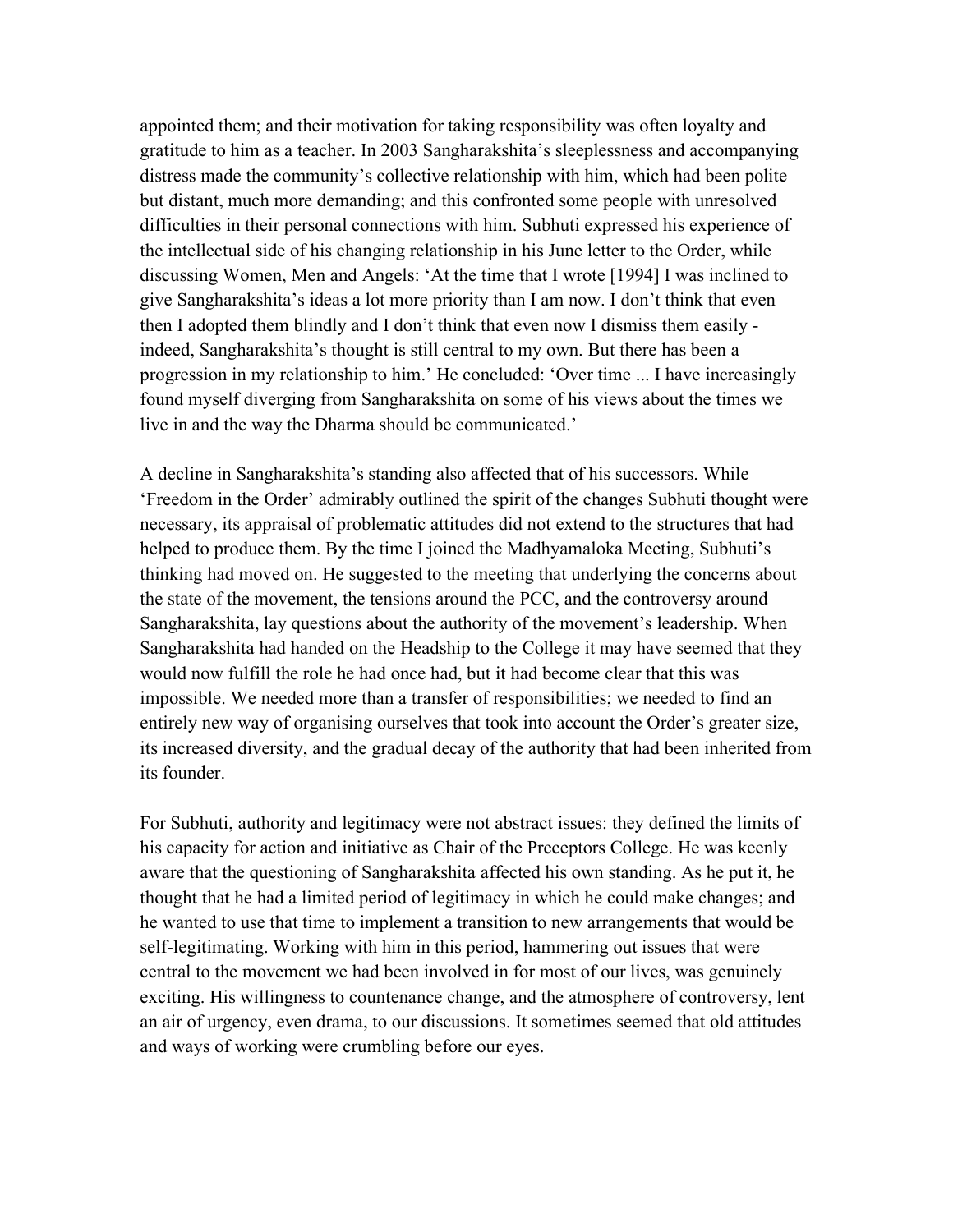However, even Subhuti's limited legitimacy could not be taken for granted considering his involvement with Kovida and his authorship of Women, Men and Angels. In his March letter, Subhuti noted that some people had resigned from the Order because of this book and he said: 'I would far rather that doubts and concerns about me are articulated openly and my suitability to carry my present responsibilities is called into question than that someone should leave the Order ... I am quite happy to complete my term of office as Chairman of the Preceptors, College and Council. But I don't want to do so if most Order members do not believe that is in the best interests of the Order.' The response was generally supportive, but this request showed how seriously he regarded the issue.

#### *Reviewing the College*

The agenda Subhuti presented to the Madhyamaloka Meeting focused on the College. It was the Head of the Order and, through its connection with the PCC, it had a role in the leadership of the movement. But its core responsibility was for ordinations, and this was crucial. Ordination was the only point at which standards could really be asserted, and the Order's existence depended on its members' mutual acceptance of one another's ordinations. As Subhuti put it, 'ordination is the only "sacrament" within the FWBO's system.' As we understood it, ordination centred on the preceptor's 'witnessing' that the candidate was going for Refuge to the Three Jewels; and this witnessing required considerable depth of Dharma practice and engagement with the WBO sangha. For these reasons, authority to confer ordination had been restricted to a tight group of senior and trusted Order members, then numbering eleven.

By early 2003 this arrangement was buckling. The Public Preceptors were coming to the limits of their energy at a time when, as confidence drained away from the movement's normative beliefs and lifestyles, their standing was affected. In the previous circumstances authority and legitimacy naturally flowed from Sangharakshita; in the new ones it also needed to emerge from the Order as a whole. As Subhuti put it in his March 2003 letter to the Order: 'We are in transition from a band of Bhante's personal disciples who were constituted into an Order by him to an Order that was founded many years ago by Bhante.' Did this mean that the old basis for ordinations was no longer sustainable? This was asked in all seriousness, and the Madhyamaloka Meeting discussed the spectrum of alternatives for how ordinations could be conducted, and requested views from Order members. At one end of the spectrum of possibilities was a tightly controlled lineage of teachers authorised to confer ordination: in a sense this is what we already had. At the other end was a radical decentralisation. In its most extreme form this could mean that people selected themselves with no external check; or less radically, in the manner of Theravadin Bhikkhus, ordination could be conferred by any gathering of a given number of Order members. As we mulled over what the Order might be like with these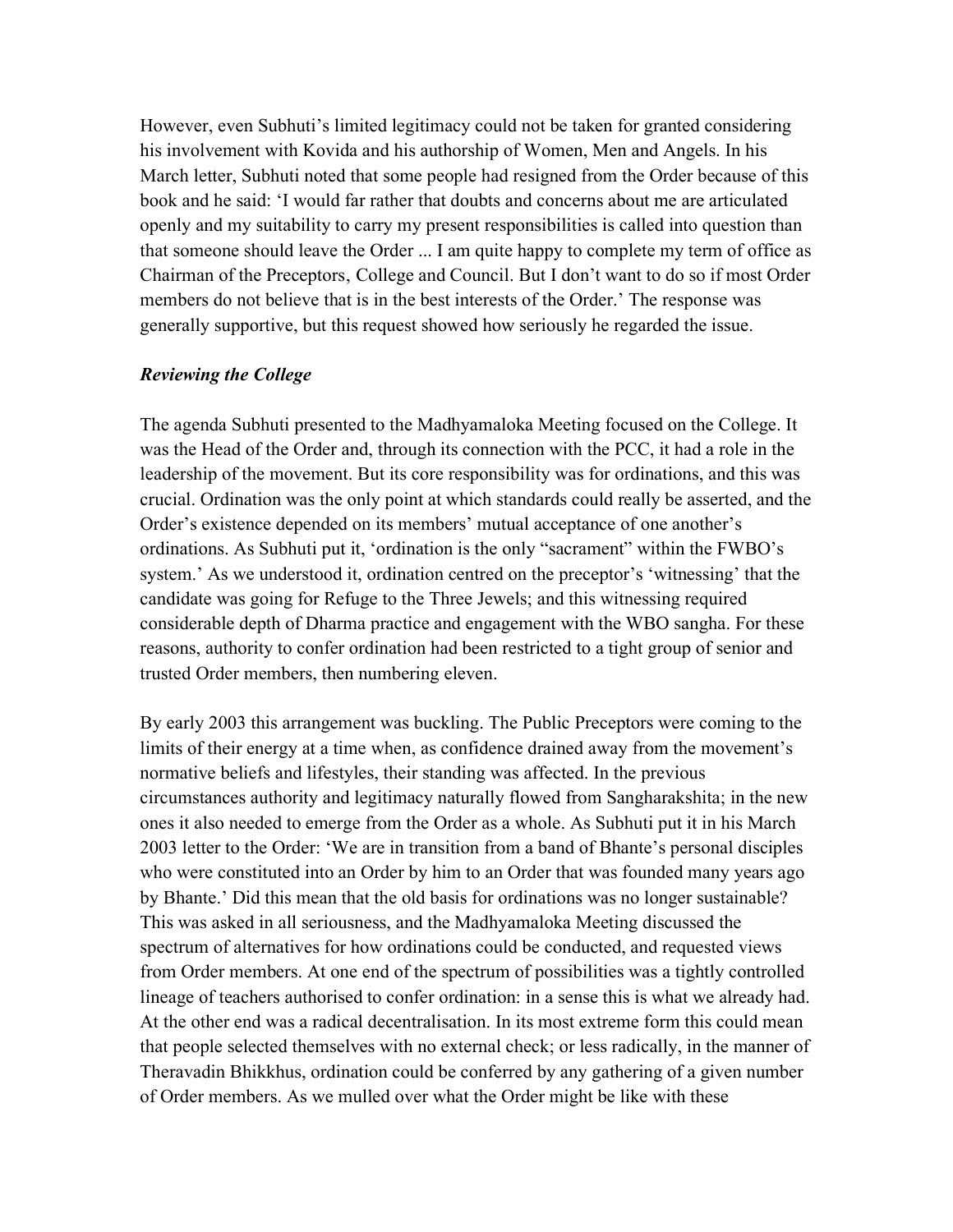arrangements, more and more concerns surfaced: how would 'standards' be maintained between chapters? Was there any place for the 'witnessing ' element of the ceremony and the relationship with the preceptor? In the absence of these, how would confidence be maintained between Order members that they shared the same understanding of ordination? And without that, how could the Order persist? I think all the meeting's members soon felt that such an Order would rapidly cease to have any meaning.

In fact it would be wrong to characterize the existing system as simply hierarchical: it was tripartite and contained checks and balances. The views of local Order members on a person's readiness for ordination were extensively canvassed and with very few exceptions their support was before someone could be ordained. Each ordinand also had a private preceptor, a senior Order member with a particular personal connection with the candidate, who conducted the private ordination ceremony. Although they had the final say, the public preceptor's task was often to supervise the other parties to ensure the maintenance of common standards and the quality of the communication, and to reach a decision with which everyone was happy. Discussion of ordination requests between these three parties had always been taken very seriously in the Order, and over the years a great deal had been learnt about how to conduct them. The experience of ordination and connections with preceptors were also deeply significant for many Order members. By contrast, if only local groups were involved, what safeguards would there be against unconscious motivations connected with pressures to conform, institutional needs, favoritism and so on? For these reasons, the result of exploring the philosophy of ordination was always more likely to be an evolution of current arrangements than a fundamental change.

Having a select group to decide membership is a common practice in comparable bodies (with the exception of those such as the Bhikkhu Sangha that had strong non-negotiable rules for their members – and even these bodies often have a governing authority such as a Sangharaja). But the status of such a group was a matter for debate. The group explored examples of systems in other Buddhist schools including the two levels of ordination within the Jodo Shinshu school, the higher of which brought authority to confer membership of the lower. As someone who was not going to become a Public Preceptor any time soon I balked at regarding the College as a higher 'Order within the Order', and such an arrangement also seemed contrary to the sense of participation and inclusion we wished to encourage. It became gradually clearer that this the College should therefore cease to be regarded as the Head of the Order. This designation made little practical difference, and re-enforced notions of status.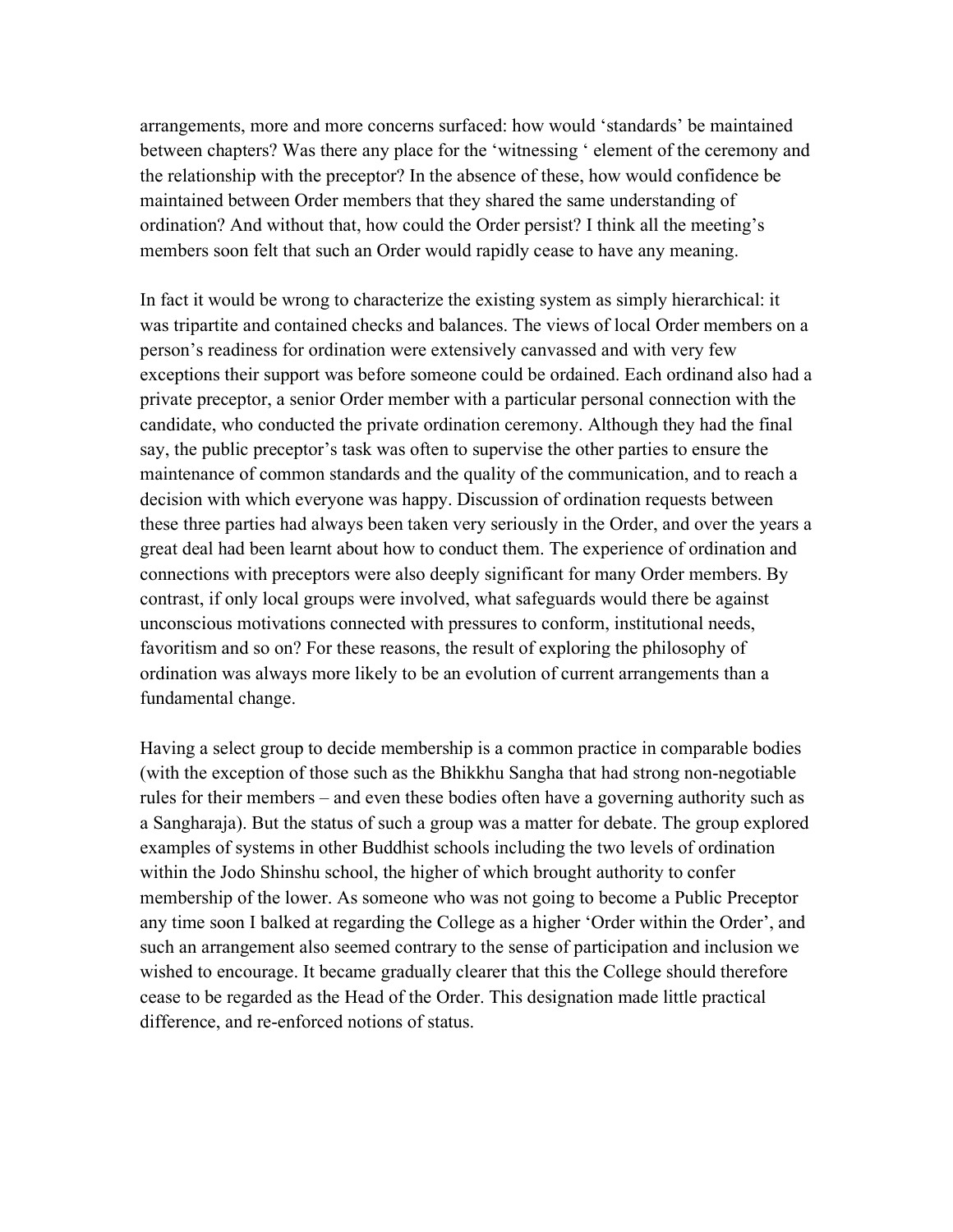#### *'Shaping the Future'*

In May 2003, Subhuti presented the meeting with a draft document entitled 'The Constitution Of The Order And Movement'. It outlined the principles on which the FWBO's structures were established and proposed some changes to arrangements for ordinations. Over the next few weeks we discussed this document, and in late June I cowrote with Subhuti a final version entitled '*Shaping The Future Of The Order And Movement*.' This was distributed to chapters and appeared in the July 2003 Shabda as the basis for consultation between the College and the Order on how responsibilities should be arranged in the Order.

The key to this paper was an effort to balance the conflicting calls of autonomy and diversity with those of cohesion and unity, without introducing notions of power and control or insisting on deference to 'spiritual hierarchy'. 'A culture of open discussion and debate is a vital context, but when it comes to decision making it is also necessary to be clear where responsibility for making the decision rightly lies. We believe the answer is that it should lie with those in connection with whom the decision is to be made. Hence we have the principle of the autonomy of centres, chapters and so on in making decisions about things that affect them.' However, individual Order members and the bodies they form may choose to cooperate on matters of common interest, and in this way the Order, movement and College could be seen as 'distinct systems', each of which contained its own innate sources of authority.

The Order was 'a spiritual community arising from a recognition of each other as effectively going for Refuge to the Three Jewels. As a spiritual community it is "a free association of individuals", coming together in a spirit of kalyanamitrata.' The Order was 'self-governing' at each level, which in effect meant that decisions were made by a consensus of those who would be affected. The Movement was 'made up of a number of autonomous organisations and projects that overlap and interweave. These grow from Order members' engagement in all kinds of altruistic and creative activity.' Individual projects were authorised by their legal status, constitutions and so on, which expressed the terms on which Order members had come together to form them; and collective bodies were authorised by the willingness of those running these projects to cooperate for common ends.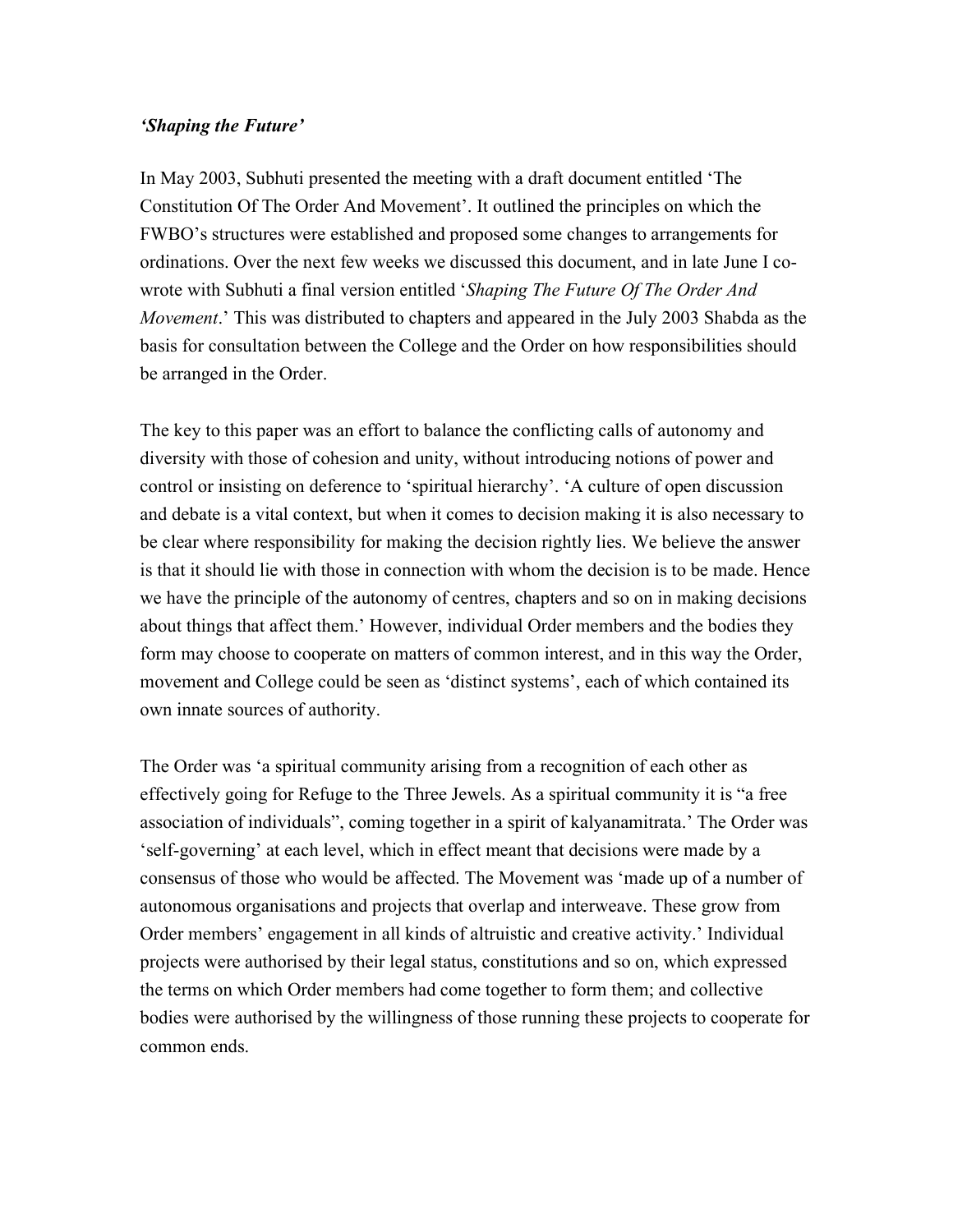To a large extent this was how things already functioned – the Order and movement were founded on principles of autonomy and self-determination. However, these proposals signified real change because the PCC and the 'Head of the Order' had existed over and above such voluntary networks. The document stated that: 'the Preceptors' College wishes to relinquish its residual responsibilities in relation to the movement.' Specifically this meant that it would no longer appoint presidents; but it also spelt the end of the PCC. In future, if the movement in its institutional aspects was to be led, it would be on the authority of those who were taking responsibility within it, especially the chairs of the FWBO charities. The document also expressed the College's 'wish to relinquish whatever institutional responsibilities the Preceptors' College retains for appointments to offices in the Order.'

While the College was to withdraw from leadership of the movement and Headship of the Order, it maintained its role in regard the Order's membership: 'The College of Public Preceptors is responsible for ensuring that there are common standards of ordination, thereby ensuring that every Order member can consider him or herself to be a member of the same spiritual community.' The need for a small, cohesive group to guarantee these standards had emerged from our discussion of the alternatives.

Membership of the College (and, by extension, its authority) still derived from its appointment by Sangharakshita, who also empowered it to appoint new members. Conceivably there might be ways to appoint a different group on the authority the Order as a whole to sustain standards of ordination, but the Madhyamaloka Meeting and the College concluded that, in their opinion, the principles underlying the current arrangements remained the likeliest to produce high standards and widespread confidence. They offered continuity with past and connection with Sangharakshita. The principle of a 'spiritual hierarchy' of effective practice and commitment to the Dharma was, after all, fundamental to the Order – otherwise, why have an Order at all? – and we all agreed that it was appropriate to base a College with restricted powers upon that principle.

However, the College also required the support of the Order, so the paper included proposals for its reform; I will just mention the main ones here. The number of public preceptors was to be greatly increased and this would enable the ordination processes to be decentralised. Small groups of College members ('kulas') could agree to ordinations between them, without needing to refer to all the other members. They would be chosen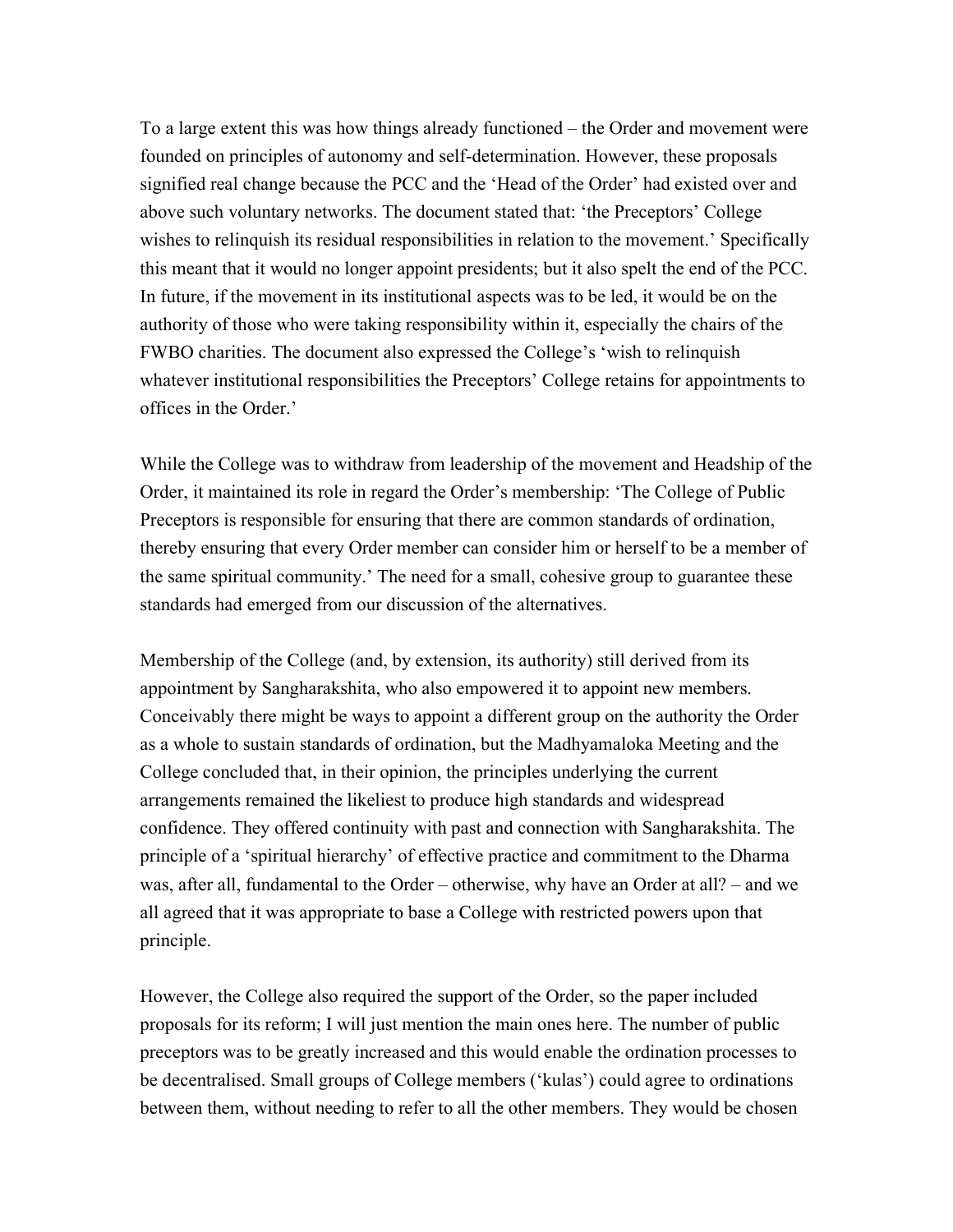from among experienced private preceptors only after extensive consultation in the Order and appointed for a five year term, after which their status would be reviewed. Private preceptors would undergo a similar consultation process before they were selected.

We hoped that these arrangements would produce a College that was free from the weight of projections that came with the Headship of the Order, and the expectations of offering a strategic direction that had accrued to the PCC. It would reflect more accurately the reality of what the College was equipped to do, and throw back onto the Order and movement the task of finding a collective direction. Above all, we hoped that it would give space for creativity and initiative in the movement.

Over the following months 'The Future Shape...' and a second, clarifying document entitled 'The Future of the Order and Movement: Further Thoughts' (which appeared in the October 2003 Shabda) were discussed throughout the Order in chapter meetings, forums, the Convention and personal dialogue; and this discussion merged with continuing fall-out from Yashomitra's article. Members of the Madhyamaloka Meeting also met with senior Buddhists from outside the FWBO to hear their responses about how we proposed to organise ourselves. As one would expect, these responses varied greatly. Some people were alarmed that the movement was are losing leadership; some were cautiously willing to trust the present College to decentralise; some didn't mind the proposals in themselves but did not trust the present leadership; and a small number, who wanted a much more radically decentralised Order and movement, wanted the College done away with completely. But most Order members were happy with what had been proposed, and there was broad agreement from most respondents that the College should retain the final say on ordinations. Some people wanted the consultation itself to go much further, so that the entire Order would 'co-create' new arrangements for the future, rather than being an exercise in gathering feedback on proposals the Madhyamaloka Meeting had developed and the College would decide.

In November 2003 the PCC held its final meeting, and the Presidents decided they would cease to meet together. Henceforth a President would be appointed by a centre and not be part of any wider body. Meanwhile the College decided to go ahead with most of the changes that had been outlined. An announcement about the new arrangements appeared in Shabda in January 2004.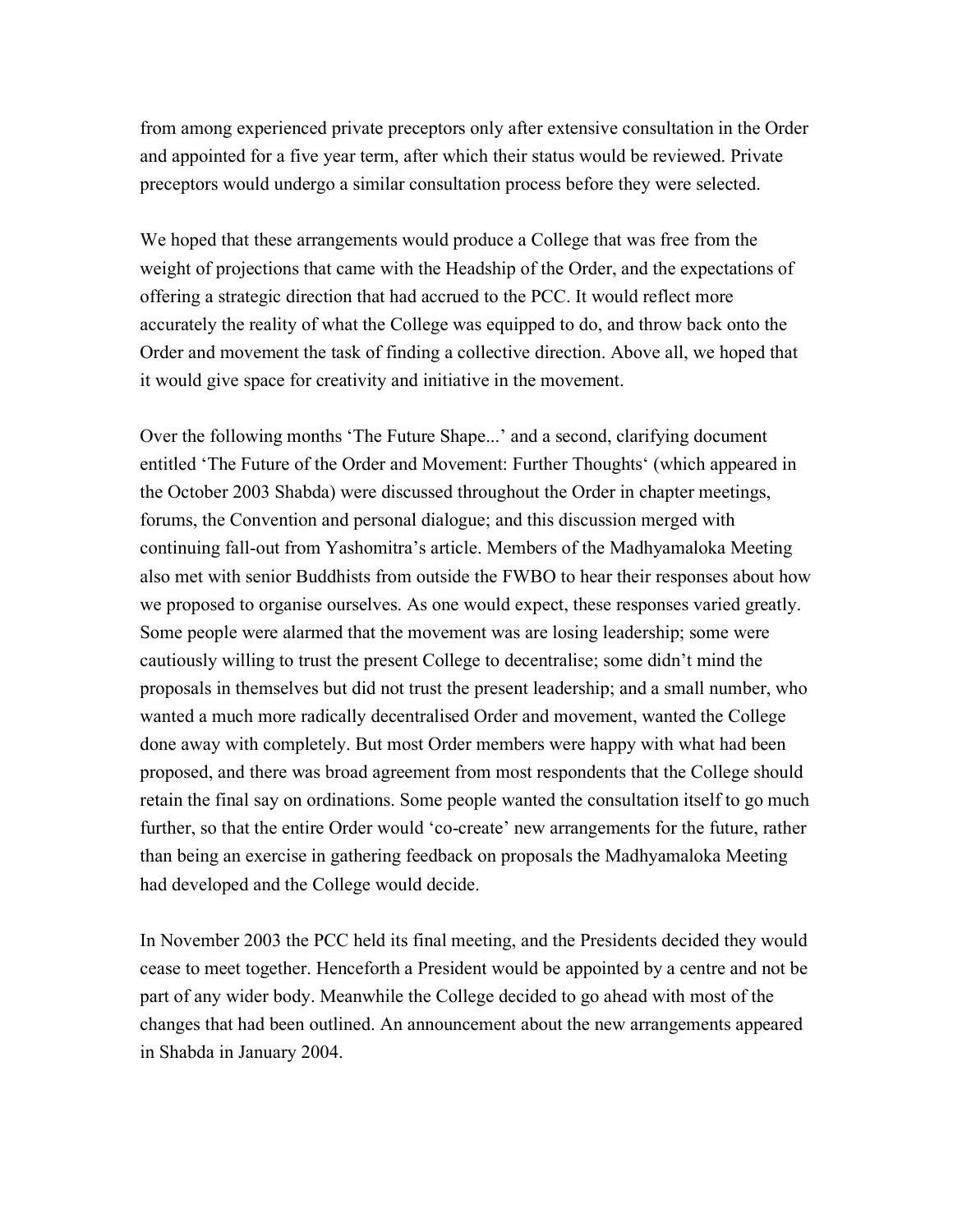It remained to be seen how the Order and movement would function under these new arrangements. The lesson of 2003 was that the Order and movement were not organisations that could be led but cultures – or networks, or perhaps simply sangha – that had a life of their own. So how far would the arrangements we had proposed address the cultural issues we faced? They would mean removing some of the institutions that gave a sense of solidity and certainty to how the FWBO was structured, and that required an act of faith in the integrity of the Order. But would it respond? Would decentralisation and the loss of a clear 'leadership' undermine its sense of collective identity as a shared project, a 'cause' to which one could commit oneself? Where would that leave the movement's institutions that depended on such commitment? And what about my other work for the movement in the UK? What ways of working were appropriate within this new environment?

### **II**

#### **2004-5 Transition or Collapse?**

In Part 1 of this account of changes through which the FWBO has been passing I focused on the events of 2003 and the work of the Madhyamaloka Meeting, the small group that advised the College of Public Preceptors. But by the end of that year the changes in the FWBO's structures initiated by the Madhyamaloka Meeting had been made. Having expanded and decentralised the College, clarified that the Order was 'self-governing', and dissolved the Preceptors College Council (PCC), no group of people was any longer keeping an overview of the movement or guiding its development. For this reason, an account of the FWBO in the couple of years after 2003 cannot be a simple narrative. Instead, I shall do my best to describe the trends that I observed; but I cannot do justice to everything. My role was to keep an overview of the movement in the UK and help it to work more effectively, so I have most to say about the centres and institutions rather than the Order or the College, and little to say about the FWBO in other countries. This was a period of flux in which structures, ideas and attitudes that had helped create cohesion and solidity disappeared, dissolved or were widely questioned. That makes it hard to give a clear account, but the uncertainty is also part of the picture. With all the changes that had taken place people in the FWBO were left asking, who are we now?

#### *2004: Who Are We Now?*

The turbulence that had rocked the Order in 2003 died down in 2004, but the movement was still profoundly affected by it. Looking back I see 2004 as one of the most difficult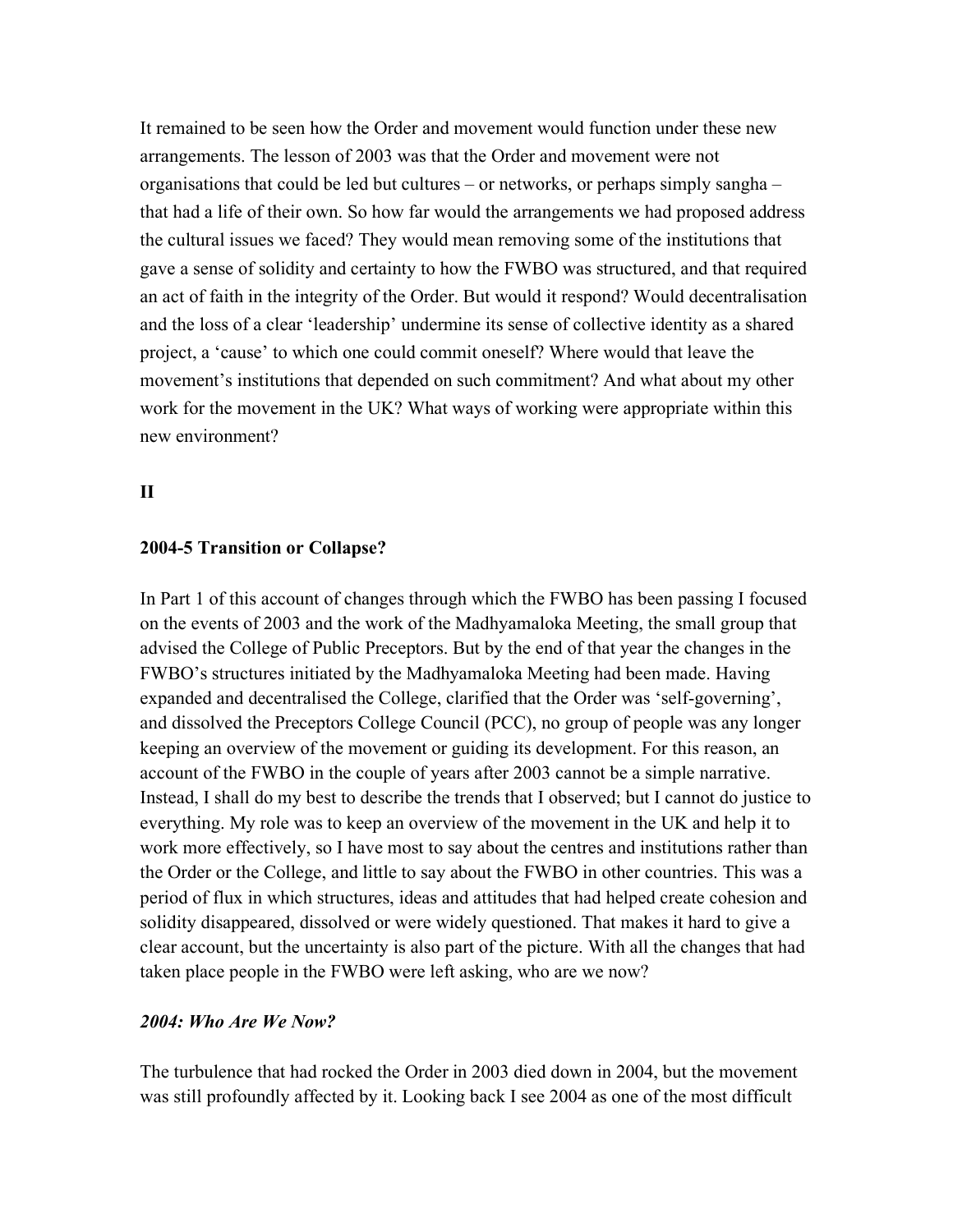years the FWBO has been through, although the difficulties were diffused and for the most part not consciously articulated. I want to suggest some causes and some symptoms.

## *Sangharakshita's Position*

It would be wrong to suggest that Order members in general rejected Sangharakshita and his teachings in the wave of questioning of that was prompted by Yashomitra's article. Many remained loyal disciples, felt deep respect and gratitude to him and continued to appreciate the Order and movement he had founded. But many also became aware of what they considered his faults and were reeling from the discovery. His books and ideas were usually not repudiated, but they were increasingly left unread as attention was attracted elsewhere, perhaps to the works of teachers whose appeal seemed less tarnished.

There is no need to repeat the content of those criticisms but it is worth trying to describe their effect. For Order members a sense of distance from Sangharakshita was perhaps the most serious problem they could face. He was the Order's founder and his role as preceptor had no authority behind it other than his confidence in himself and the willingness of others to accept ordination from him. Later, ordinations had been conducted by those who had been authorised by him. So for an Order member to reject Sangharakshita was, by extension, to reject the validity of their own ordination. Order members had trained by practicing and studying the Dharma as elucidated by his teachings, and to reject these would, in effect, be to reject the validity of the FWBO.

As Sangharakshita slowly recovered from his illness and started to reengage with the Order and movement, the breach became more palpable. Several of those who lived with him at Madhyamaloka and had FWBO-wide responsibilities believed it would help if he publicly acknowledged the upset many Order members were feeling and expressed regret at the suffering that had resulted from his sexual activity. But Sangharakshita rejected these appeals. Since the start of his period of sexual activity (1969 to 1987) he had made only a few guarded public statements on the subject, and had never expressed regret. He told me he thought anything he said was would be misinterpreted and, because he did not think he had done anything for which he should apologize, it might well make matters worse.

# *The College*

In Part 1, I suggested that behind the wave of criticisms of Sangharakshita was a deeper crisis of identity as the FWBO gradually ceased to be defined by his influence and ideas. This was associated with a drift away from involvement in the FWBO's institutions on the part of experienced Order members and in questioning of the College. In 2003 the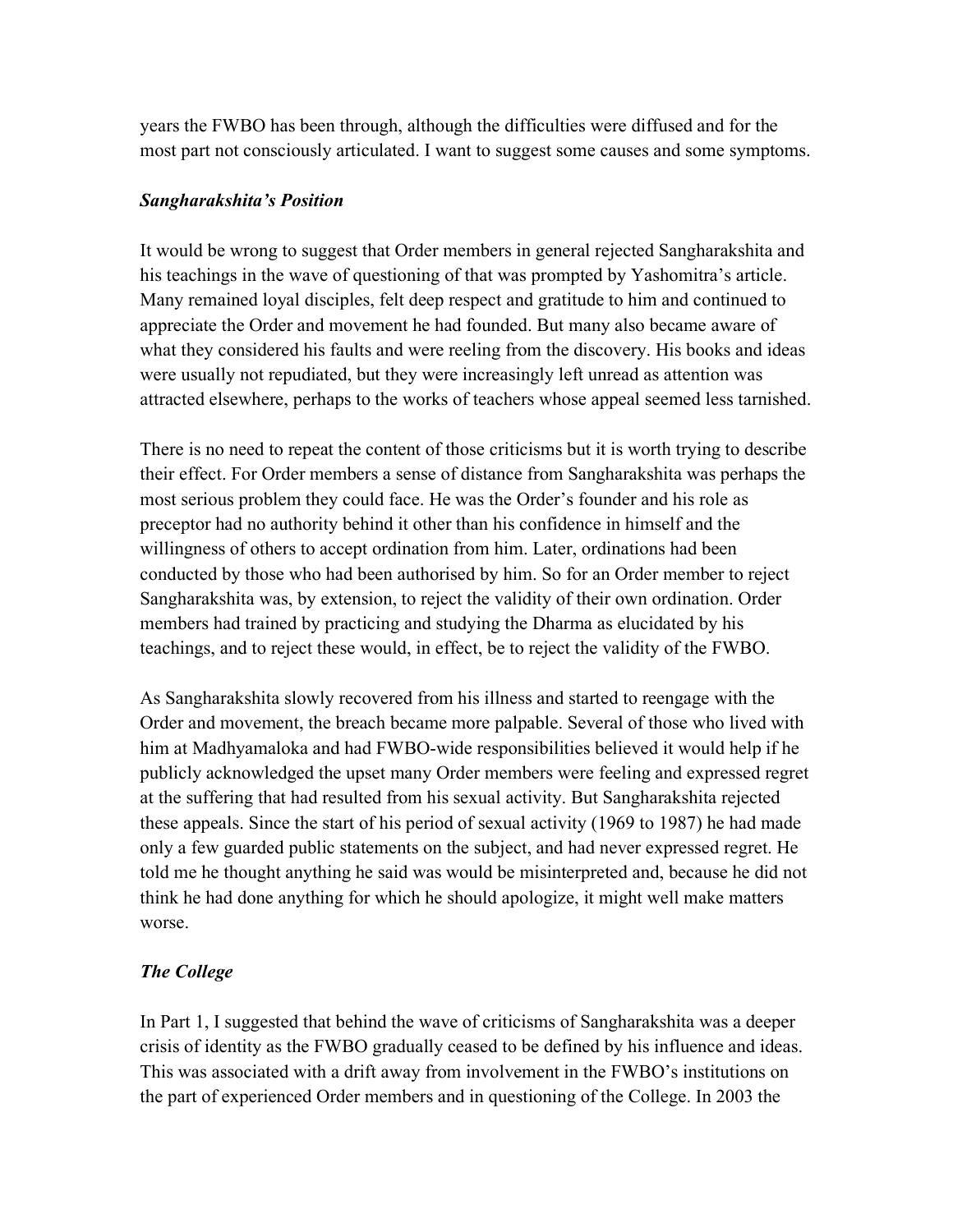College tried to respond to these changes by withdrawing from organisational leadership and focusing on their responsibility for ordinations. They also expanded their numbers and moved towards a more decentralised structure.

But the doubts had not vanished. Most Order members had supported the College's maintenance of final control over ordinations, but some felt we were entering uncharted waters and were uncertain about the best arrangements for the future. Many had asked that changes be implemented slowly so they could absorb their implications, but by late 2003 the College had reached breaking point and reform happened fast. A small but vocal group of Order members believed that an entirely new arrangement was needed in which the authority to ordain derived not from Sangharakshita but from the Order as a whole.

The new, expanded group was much less cohesive than its predecessor. Several of the more experienced members withdrew from active involvement in ordinations, and the involvement of some others in the College was very part-time. New members were keenly aware that Order members' support could no longer be assumed and this made them cautious. Arrangements for ordination evolved slowly, but the College was not willing or able to offer direction and leadership beyond that.

One motive behind the changes to the College and the PCC had been a desire to free their members from involvement in meetings so they could be more available and effective as Dharma teachers. But, initially at least, most of those who were freed up by the ending of the PCC chose to reduce their involvement in FWBO activities altogether. Some were exhausted and needed a break; some wanted to focus on meditation and reflection; some were angry with Sangharakshita or smarting from the difficulties of the roles he had given them; some could not find new ways to be effective without their old roles; and some saw an opportunity to pursue other interests. Madhyamaloka, which had been the bustling headquarters of the movement, dwindled in significance as many of those who had been carrying movement-wide responsibilities left.

#### *Difficulties in the Movement*

When the Madhyamaloka Meeting discussed the FWBO's future in 2003 the lurking question was, will it all fall apart? For a number of years the ideas and shared lifestyles that had helped hold the movement together had been waning in influence. Many of us had seen how, as well as being exciting and inspiring, in the long term these ideas had produced feelings of resentment and exclusion. The institutional changes were intended to allow space for new approaches to emerge. We bravely declared our trust in the integrity of the Order and its depth of practice, and articulated the benefits of removing emotional pressure to participate in the movement's institutional life. We hoped that new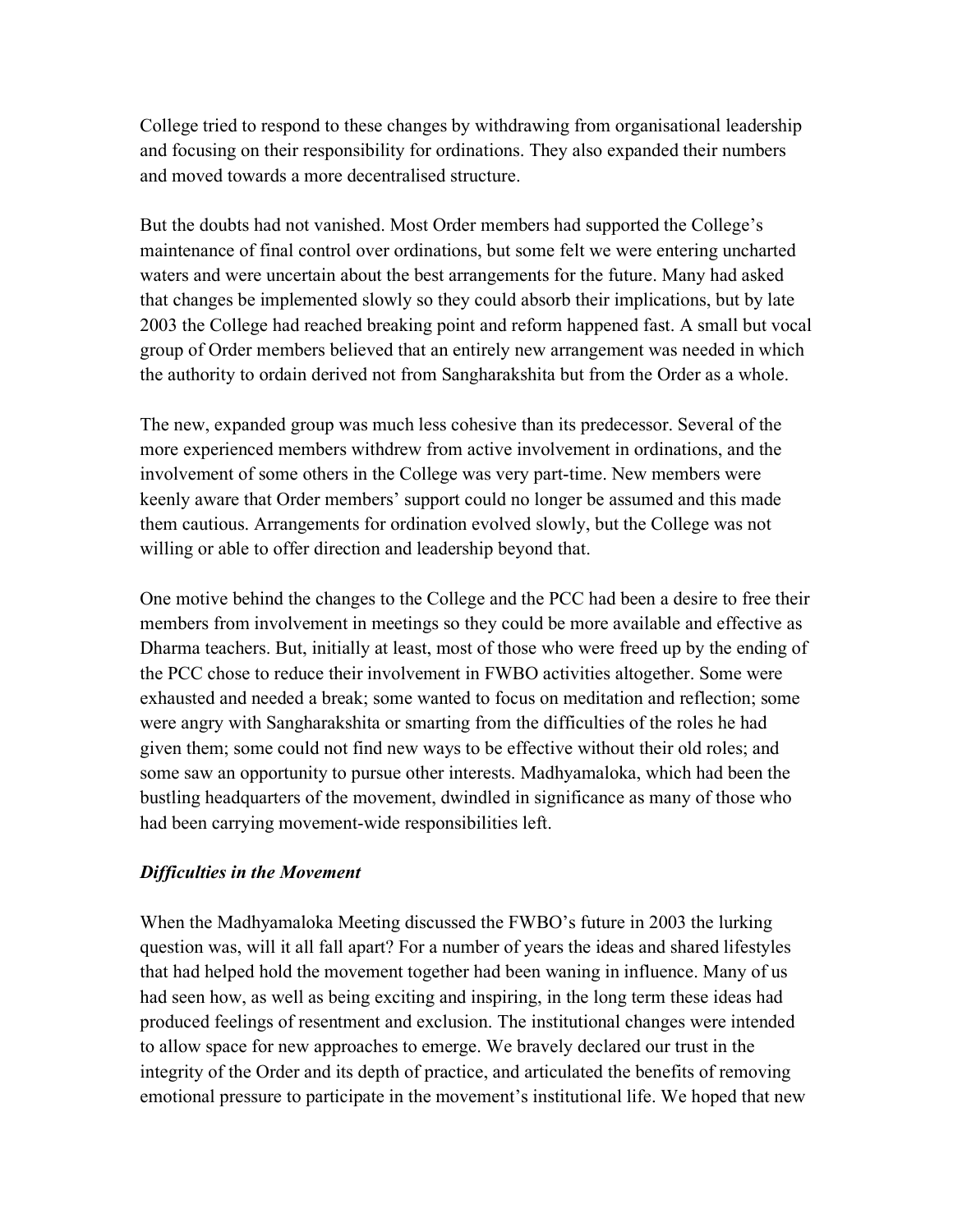forms that were appropriate to the new circumstances would emerge organically as expressions of individuals' practice; and we saw that these could not be imposed from 'above'. We hoped that a new cohesion would arise in the Order that had the more active consent of people involved in it. But we also feared that if those of us working for the FWBO lost a sense that we were part of a shared project, a cause for which it was worth making sacrifices, then much that we valued, and to which we had given decades of our lives, would dissolve away. A year on, as I traveled around the UK in 2004 and met people who were still working within the FWBO's institutions, I saw the mounting challenges they faced.

#### *Windhorse:Evolution*

These challenges were clearest at Windhorse:Evolution (W:E), the gift business where up to 200 people worked in a supportive Buddhist-based environment. W:E was the largest and most fully developed example of the 'old-FWBO' model in which people followed the same lifestyle of communal living and team-based working. Its subsistence wages offered a simple but adequate existence, and working on those terms implied idealistic support for the FWBO 'project'. They enabled the business to donate generously to movement-wide causes (especially FWBO Central).

Over the previous two years the business had been through a series of crises and the overstretched management team centred on a small group who had been with the business since the mid-1980s and grown used to making decisions. They were struggling to cope with the demands of the business while also facing growing criticism of their working style and calls to spread responsibility more widely.

The keenest challenge was recruitment because enthusiasm for participating in FWBO Right Livelihood projects seemed to be dwindling. Four Evolution shops (which were run jointly with FWBO centres) had closed; four others had wholly non-Buddhist staff, and in the rest, the Buddhist contingent was sometimes small. At Uddiyana, the central warehouse and administrative base in Cambridge which had a policy of only employing Buddhists, it was getting harder to recruit and the numerous vacancies placed existing staff under growing pressure. Speaking to members of the management team my impression was that they were losing hope for W:E's future as a Buddhist-staffed business. They seemed resigned to the prospect that it would cease to embody their ideals by offering conditions for intensive Dharma practice, and that before long it would probably change into a conventional business or close down.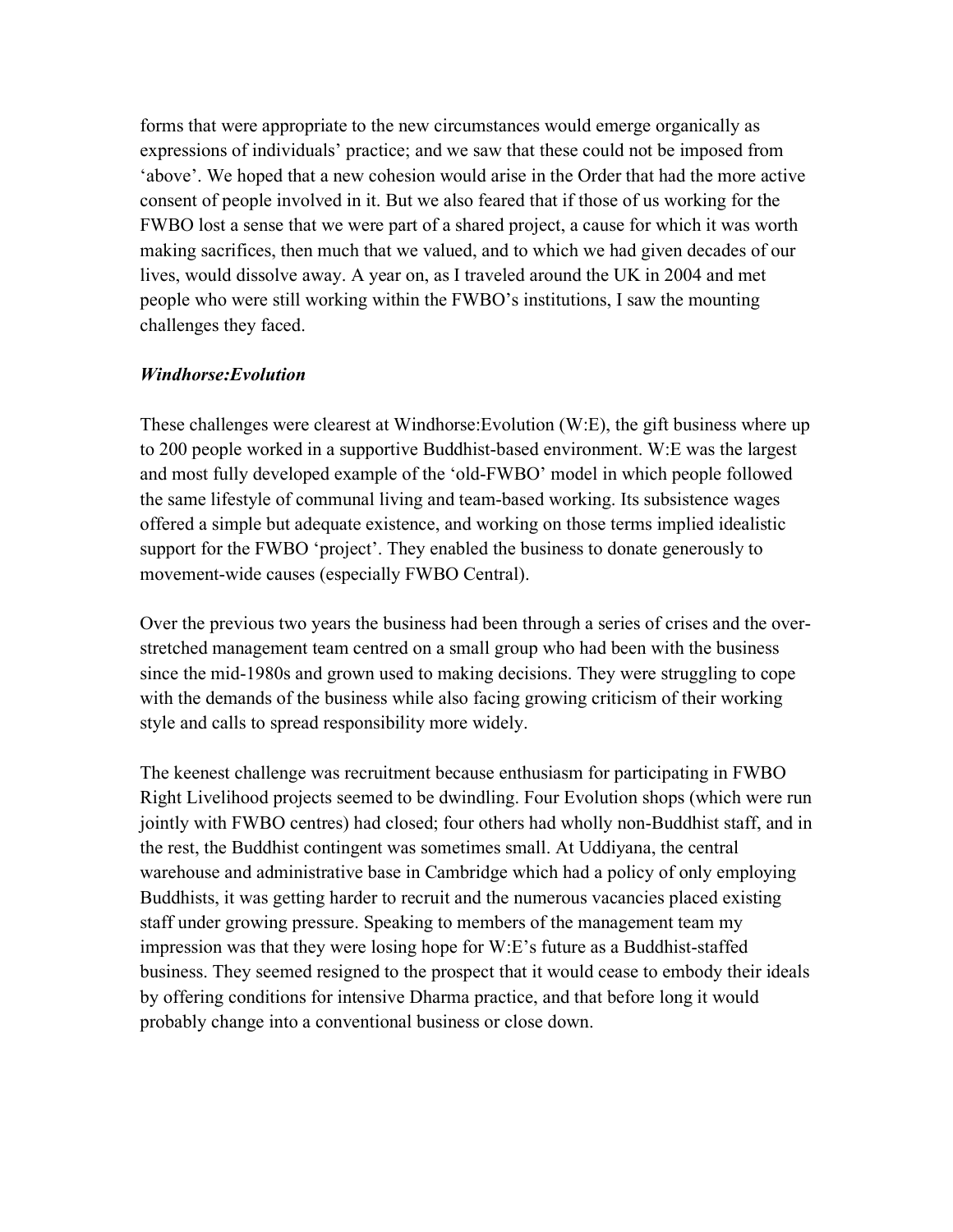#### *Involvement in Institutions*

Many FWBO centres and other FWBO projects were facing similar recruitment and wage pressures although, lacking the cohesion and resources of W:E, their problems were less visible, less consciously articulated and often not seen in the context of larger trends. People working for the FWBO had often felt ambivalent about the 'renunciate' lifestyle afforded by support-level wages, and they accepted it because they were drawn to the work for non-financial reasons. But this was harder to accept as they aged and became more concerned about security, pensions and old age while the society around them became more affluent. Many who had worked in the FWBO now wanted to leave behind full-time engagement with its institutions and were finding ways to support themselves independently or through working in conventional jobs. Consequently, many FWBO centres in the UK were facing financial difficulties, having lost their income from right livelihood businesses, and were unable to recruit new people to expand their activities in other ways.

Many who still followed the previously normative lifestyle of institutional engagement felt undermined by growing diversity and the exodus from institutions. Morale dipped and, where working environments had ceased to be wholly Buddhist or there was less sense of intensive practice, people wondered what they were working for. And in the end, FWBO bodies are voluntary organisations that can only survive if people want to work for them.

This crisis of morale was exacerbated by the growing number of Order members who were not just uninvolved in the movement's institutions but felt positively at odds with them. Sometimes this was based on opposition to the College or criticisms of Sangharakshita; but more often it expressed emotional pain that resulted from bad experiences of working for FWBO institutions, or a sense of exclusion. Those taking a lead in centres or in the FWBO as a whole were sometimes met with mistrust, and the drive for change in 2003 was motivated in no small measure by exhaustion with this atmosphere. But those who were wariest of institutions were also often the most unwilling to participate in them or in consultations. Some refused to believe that the College had renounced its leadership role, and assumed it was still in some way 'running the movement'.

Conversely, the Order has continued to grow, and new Order members often kept centres going. In general, activities were doing well, at least at the larger centre. Interest in Buddhism was growing in society at large; teaching was improving, especially where more experiential methods were being used; the web was an effective new means of publicity; and classes were better structured, with more attention being given to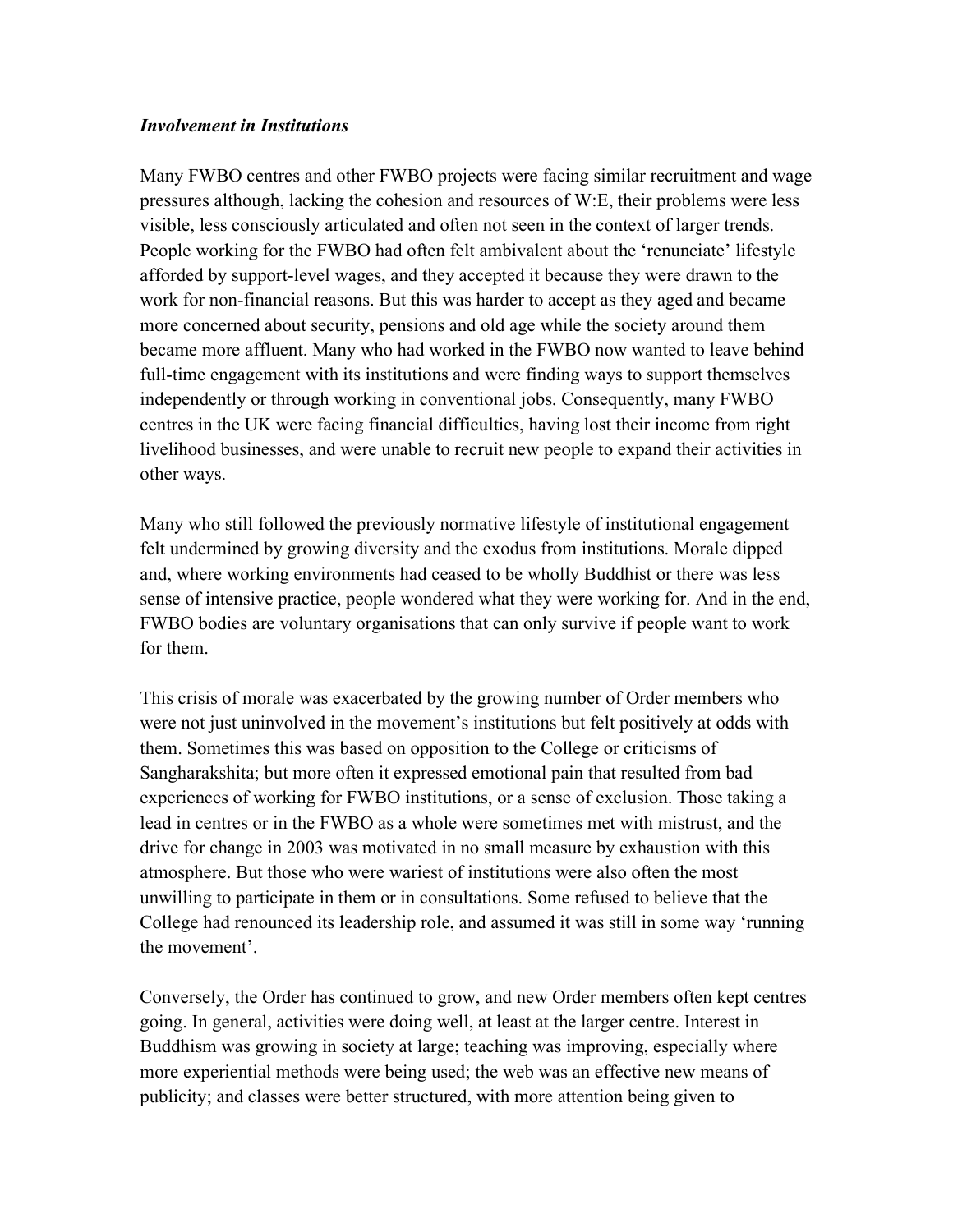### continuity.

## *Practising outside the FWBO*

The FWBO draws on all the major Buddhist traditions, and yet there has been a stress on practising within it rather than attending non-FWBO teachings or retreats. This was perhaps natural in the FWBO's early days when the movement was forming its identity, and the Buddhist world in the West was relatively undeveloped. It was also reinforced by the history of mistrust between the FWBO and some other Buddhists, especially in the UK. But there was always something artificial about this situation, and sooner or later people within the FWBO were bound to discover the wider Buddhist world and explore its many alternative possibilities for practice. (Dharma Life had been intended, inter alia, as a way of helping to effect this meeting).

As the FWBO slowly 'opened up' some people made connections outside the FWBO with individual teachers or approaches to Dharma practice. This seemed potentially positive, but it was often connected with a loss of confidence in the FWBO itself, as well as its founder and the approach he had taught. Most popular were practices that had not been prominent in the standard FWBO curriculum, especially those emphasising acceptance and dwelling in the present moment. Teaching of these practices was sometimes accompanied by disparagement of the 'developmental' model, which was said to characterize Sangharakshita's approach to the Dharma and reveal its limitations. The 'new' practices were sometimes presented as alternatives to the FWBO's system of meditation rather than as positive additions or corrective, and they were not related to the FWBO's 'indirect practices' such as community living, collective working and spiritual friendship.

Beyond this trend was a more fundamental question: is the FWBO necessary? Is there a need for a western Buddhist movement, as distinct from western adaptations of Asian forms of Buddhism, at all? Was such a movement bound to be artificial, and consequently superficial, and overly tied up with the necessarily eccentric personality of the founder? These are perennial questions for the FWBO, and how people involved in it answer them is, to a large extent, a matter of confidence. In the period I am discussing the FWBO's falling confidence raised the prospect of a further precipitous and unlimited drop.

## *A Personal Perspective*

As I looked around the movement in 2004 and tried to understand what was needed I was affected by my own situation. I had no real colleagues any more, Madhyamaloka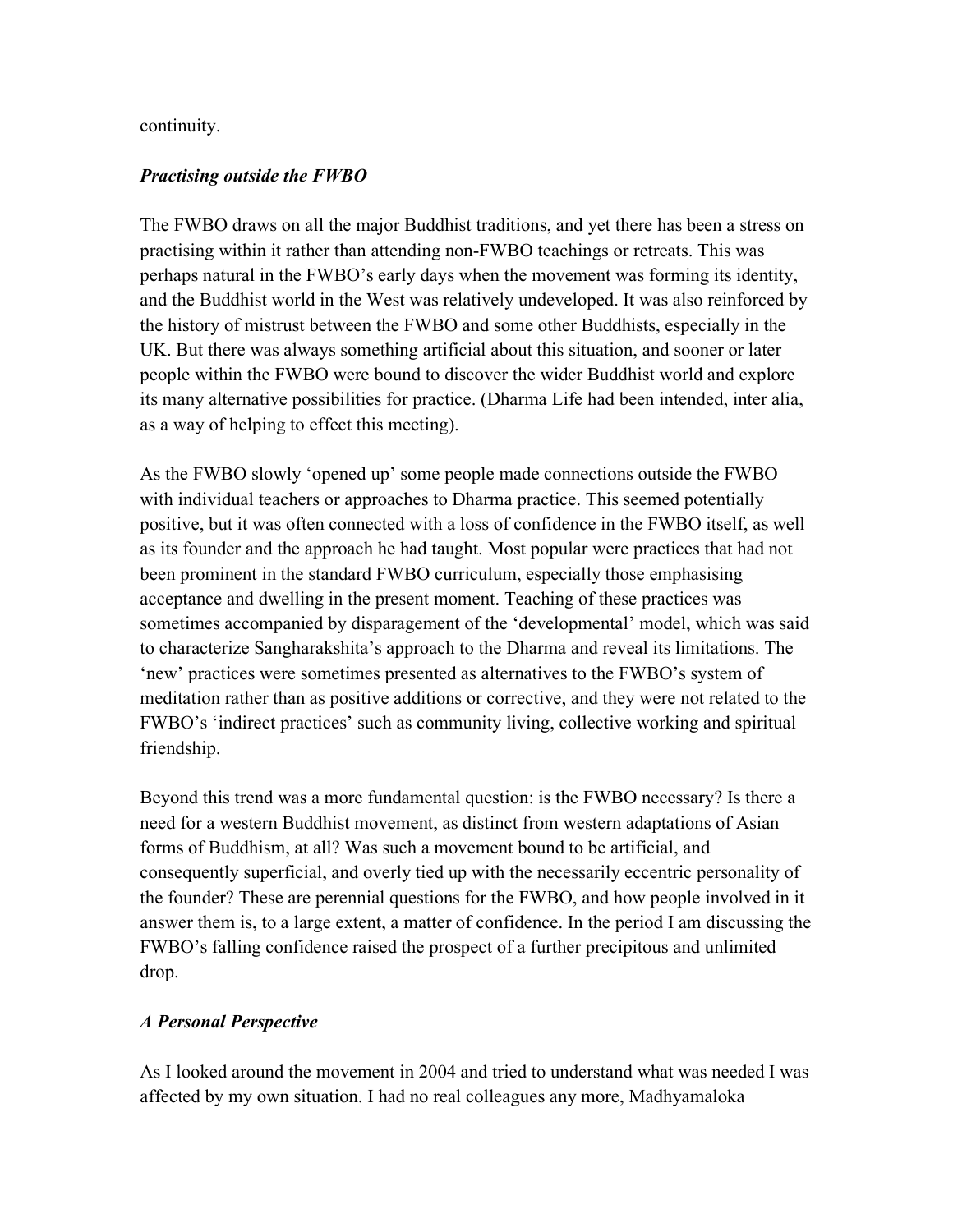community was ceasing to be focused on such work. Dharma Life magazine, which I had founded in 1996 and continued to edit, was in danger of closing as its financial and organisational basis was eroded, and it eventually did close in early 2005. I felt deeply engaged with the movement's transition, cared about its success and was worried by its cost. I knew that the sources of renewal may well lie outside the existing structures, and to that end I had formed working groups and started various initiatives. But I found myself being drawn more and more into the problems of these institutions, and this tended to make my view of the movement quite pessimistic.

Even taking this personal bias into account, there was cause for concern. By summer 2004 it seemed to me that the morale of Order members and confidence in the FWBO had fallen drastically amid declining confidence in the FWBO's approach and legitimacy, and many of its institutions were in trouble. The question I was asking was not how I could help the movement's institutions to develop, but whether they would survive.

#### *Subhuti's Role and an Attempt to Respond*

An element that is missing from the picture I have given so far is Subhuti. His thought, energy and initiative lay behind the 2003 changes and he had more influence in the movement than anyone else. But for the first half of 2004, Subhuti had largely withdrawn from organisational issues. His mother had died the previous year, he had been deeply involved in a series of crises and changes in the FWBO and he had received a lot of criticism. Furthermore, his gifts for inspirational leadership and organisational vision were at odds with the movement's current stress on consensus and consultation. He understandably spoke of withdrawing for a while and focusing on meditation and reflection.

Subhuti's withdrawal and the ending of the PCC led to a rapid dissolution of the group who had been maintaining an overview. The presidents said they did not want to meet as a group because they felt ineffective and the Madhyamaloka Meeting came to an end. This was not what we had planned. The Madhyamaloka Meeting had anticipated the need for a transition period and thought that we would be involved in managing it.

In mid-2004, however, Subhuti told me that he wanted to reconnect with the movement, and we returned to the idea of managing the transition to more sustainable ways of working. We gathered some people with whom we could discuss the state of the movement and ways forward for it. Achara, Jnanavaca, Vajrasadhu and later Jnanasiddhi joined Subhuti, Dhammarati and I for another round of meetings at Madhyamaloka (we somehow acquired the name, the 'New Directions Group' or NDG), and this prompted a bid to respond to the movement's crisis of confidence.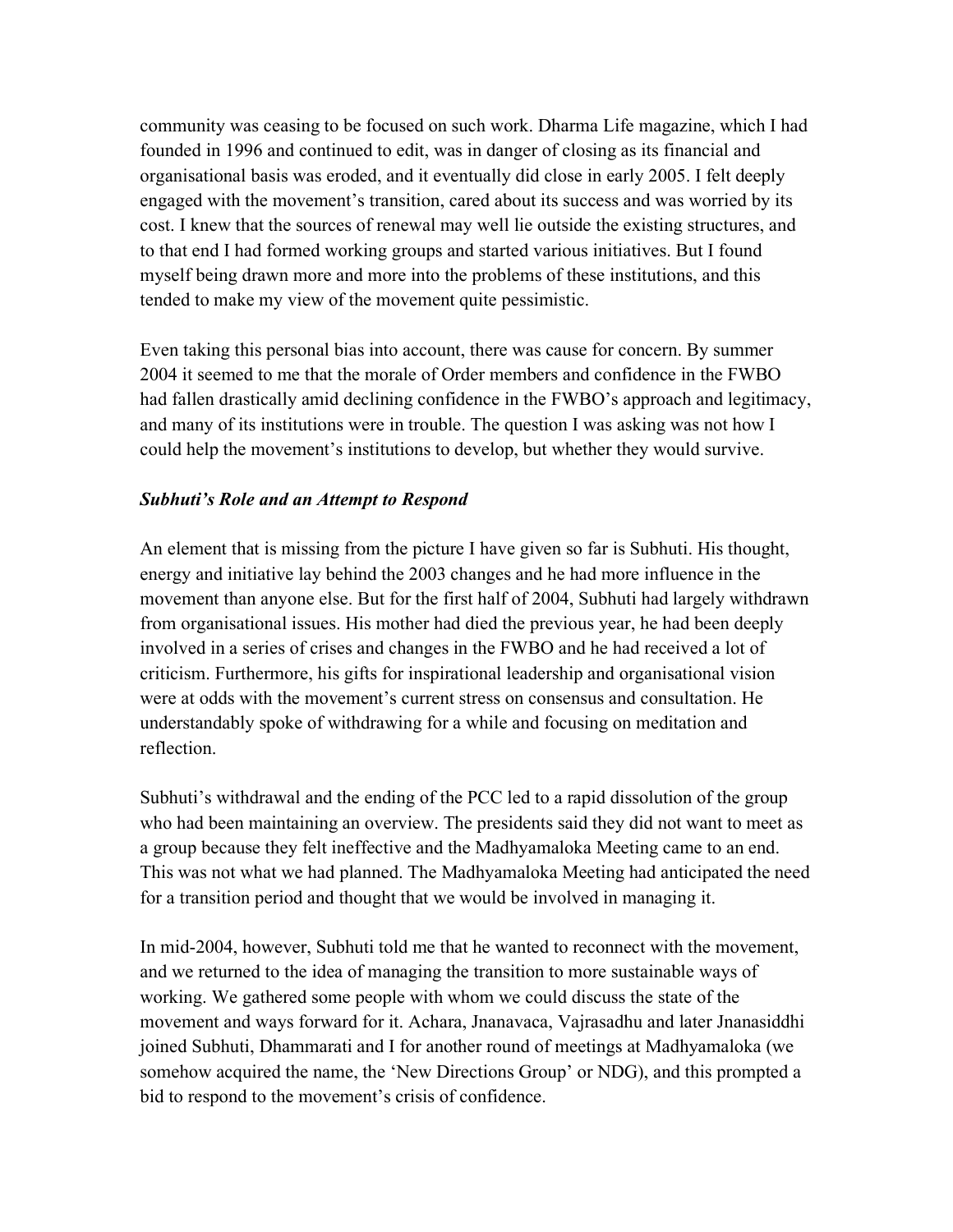### *Subhuti's Talks, November 2004*

In November 2004 Subhuti gave two high-profile talks entitled 'Where I am Now' and 'Where I want to go'. He wanted to address underlying issues, and express his own confidence that potentially the FWBO had a viable future in which it could make a real difference to the world. His aim was to focus attention on the sources of the movement's cohesion to balance the attention that had already been given to its diversity. He argued that without efforts to safeguard cohesion the Order and movement would 'simply disintegrate into a huge number of individual pathways and trajectories.' The talks were an argument against complacency because, he thought: 'If we let it go beyond two or three years the coherence that we have built up from the past will not carry us forward.'

A key to future cohesion was healing the breach with Sangharakshita, and that meant addressing his sexual history. As Sangharakshita was not going to do this himself, Subhuti felt, rightly, I think, that he alone could make a statement with sufficient weight to affect the Order's collective stance on the subject. This time, he did not pull his punches.

*'I have come to think that there are severe problems with Sangharakshita's sexual activity in the past ... in a sense he did not know what he was doing altogether and ... some big mistakes were made ... Wearing robes and having sex is just not on ... As a spiritual teacher you carry a weight that does not allow you to simply be one human being with another human being. That sexual activity was bound to lead to problems.'* 

Subhuti explained that acknowledging these problems had enabled him also to appreciate Sangharakshita's qualities. He argued that without such appreciation the Order could not survive.

In the second talk Subhuti outlined the kind of Order he wanted to inhabit and identified key areas in which the Order was drifting. He wanted the WBO to be:

*'an Order in which people go for Refuge to the Three Jewels and put that at the heart of their lives [and] see themselves as living the Bodhisattva life ... which honours Sangharakshita as its founder and point of unity and appreciates everything that he has given us ... which accepts each other's ordinations and accepts broadly and has trust in the system by which that happens ... in which Order members work to keep the Order alive as a vital spiritual community ... that maintains a common system of spiritual discipline as a way of unifying [the Order] and gives that system power and vigour ...*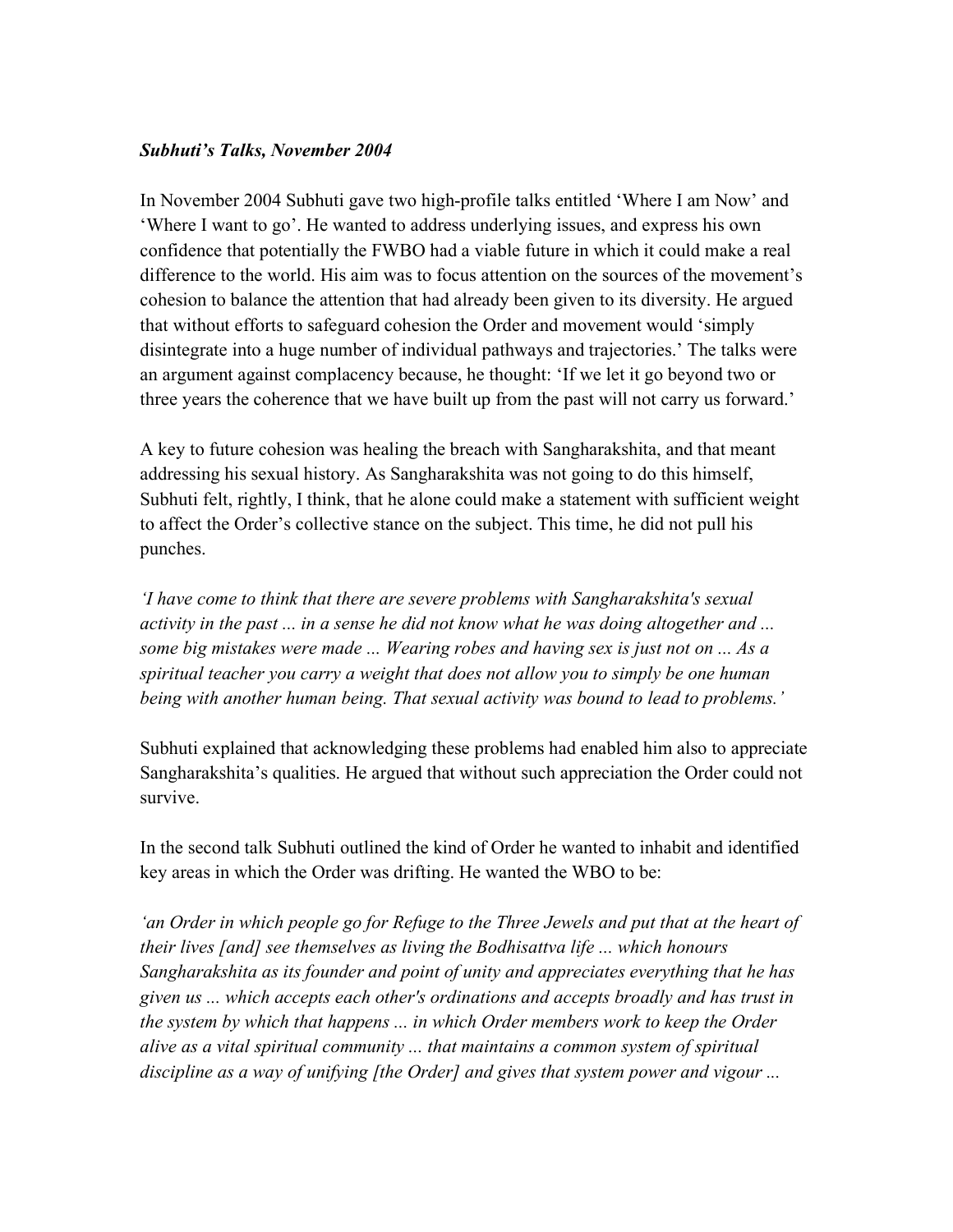## *[and] that is cooperating in a common altruistic endeavour to spread the Dharma and provide conditions for its practice.'*

Subhuti outlined a programme that he hoped to undertake in 2005, including clarifying the role of the College, renewing the movement's 'system of spiritual discipline', working with the chairs to find new ways of unifying the movement's activities and encouraging confidence among those following a 'semi-monastic' lifestyle. He saw these steps as necessary for a smooth transition in which past achievements were not lost.

### *Responses to Subhuti*

The initial response to Subhuti's talks was positive, but as things settled dissenting voices were heard. A number of people suggested that just when things seemed to be opening up Subhuti was making a bid to reassert his leadership and therefore closing down opportunities for others. I had discussed the content of the talks with Subhuti before he gave them, and I do not see his motivation that way: the critics ignored his stress that his programme was a way of making a transition, not a permanent arrangement. But his talks were more directive and assertive than I had anticipated, and I think the movement was not ready for what he offered. In the atmosphere of decentralisation and exploration many felt wary of activities being 'managed' at all, even transitionally. Longstanding frustrations at Subhuti's capacity to seize the initiative started to emerge, and some members of the College were unhappy that he had outlined a vision for its development (including a yearlong moratorium on conducting ordinations) without first consulting them.

The criticisms that followed Subhuti's talks rekindled in him the weariness he had felt a year before with meetings, controversy, criticism and organisational work. By the time he returned from his biannual trip to India in spring 2005, his perspective on the renewal programme had changed. He wrote in Shabda that some of these changes no longer seemed possible, some seemed well underway without him, and some he felt disinclined to engage with. Subhuti did not stand for re-election as Chairman of the College in summer 2005, and decided to concentrate on specific projects rather than the movement as a whole. My own feeling is that Subhuti's impulse at the start of 2004 to withdraw from movement-wide work and focus on meditation was more deep-seated than he had realised in middle of that year. It was bound up with his changing relation to a movement that could no longer allow him to operate in his preferred ways, however well intentioned his wish to do so.

The fact that Subhuti did not implement his programme raises a serious question. If he was right that these steps were necessary for the movement's survival, did that mean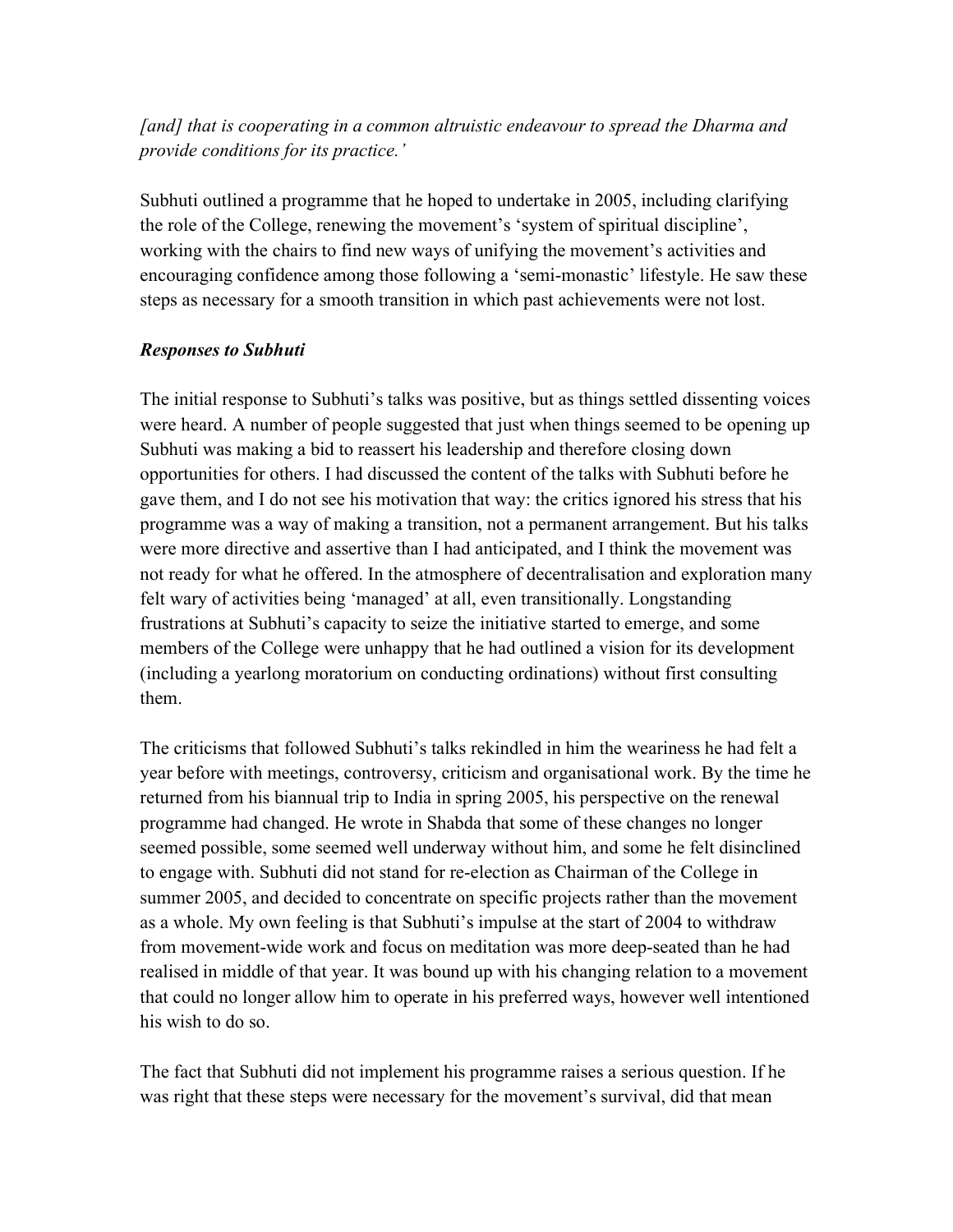disintegration was inevitable?

## *Returning Confidence*

The first part of this history focused on the need for change to the FWBO's central institutions to free up energy and initiative. In the second part I have identified some of the trends that seemed to be untouched by these changes and attempts, emanating again from the centre, to address them. But if our earlier analysis was correct renewal might well not come in recognizable institutional forms. It would be more diffused and might take many years to manifest. As I have said, my own focus on institutional issues in 2004-5 distanced me from these unplanned sources of renewal, but by 2005 I could see signs of change for the better.

Before considering these trends it is worth noting that Subhuti's programme was not entirely dropped. The talks themselves were the first initiative, and the painful irony for Subhuti is that they may well have succeeded in reminding people of the importance of the FWBO's cohesion, even while they attracted criticism to the speaker. Two other tangible developments that are worth mentioning are the FWBO Development Team and the Dhammapala College.

## *The FWBO Development Team*

The withdrawal of the Madhyamaloka leadership had created a conundrum. They needed to get out of the way if others were to take new initiatives, but if no one was working centrally there would be no levers for change. The New Directions Group proposed that new people be appointed by the European Chairs to work for the movement. We identified four areas: keeping an overview of the FWBO's human and economic resources (especially the central resources) and making suggestions for how these could best be used; helping centres to work more effectively and cooperatively; developing resources for Dharma teaching and focusing discussion about practice; and managing communications (which were already covered by several people). I worked hard to prepare briefs, gather support from the Chairs and recruit suitable candidates, and by the end of 2005 two people had been recruited with responsibility for coordination and supporting centres while a third person was due to be appointed in 2006 to support Dharma teaching work. Together they comprise the FWBO Development Team.

The initial idea was that these people would take over the presidents' former role of maintaining an overview of the movement and offering guidance at the level of principles and policy. Gradually the Team's remit became less ambitious, and its main work will probably be in networking and taking small-scale initiatives.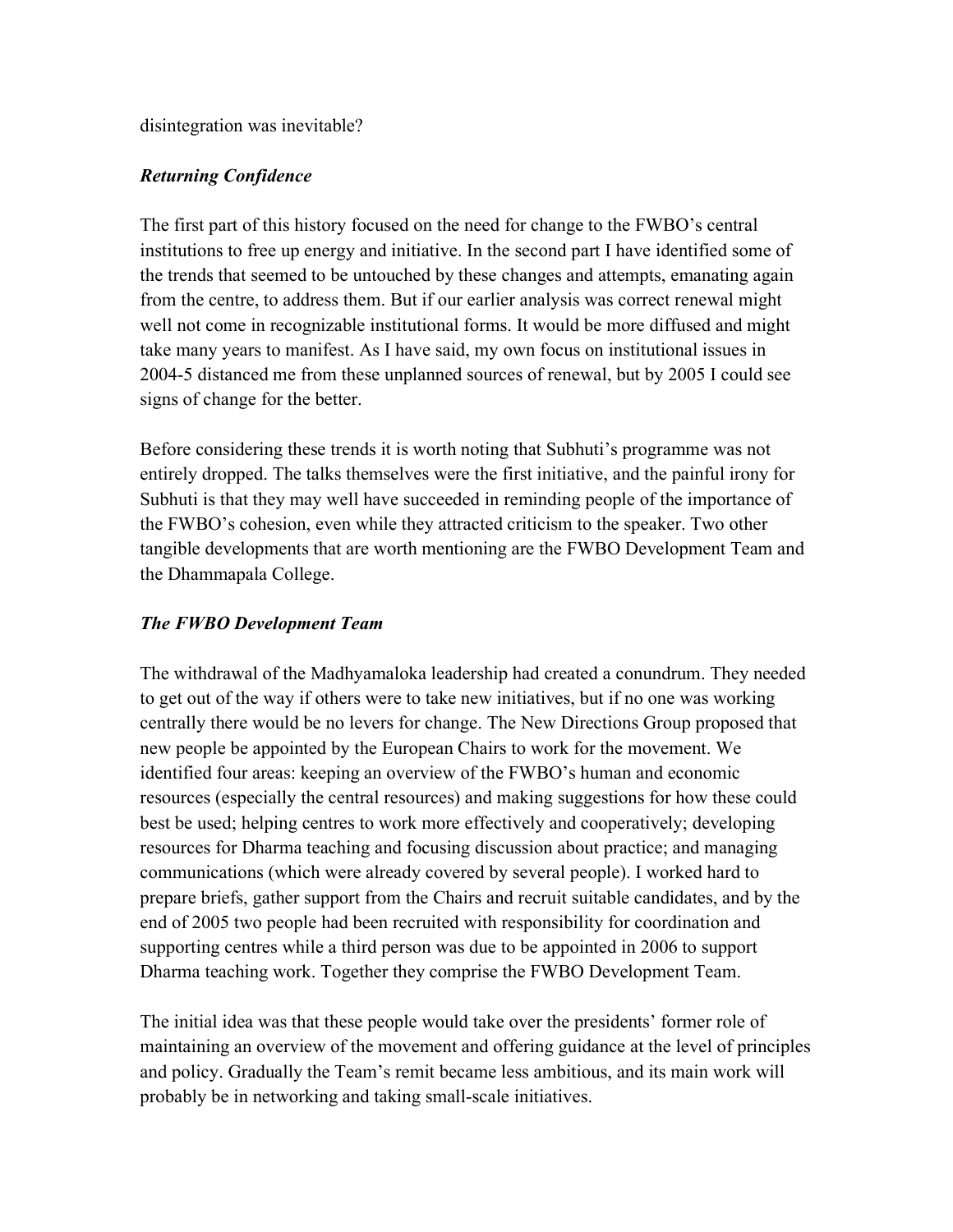## *Dhammapala College*

Another pressing issue was what to do with Madhyamaloka and the central resources that had gathered around it in Birmingham. As former members of the PCC moved away it was ceasing to be a spiritual and organisational hub but it still received almost £50,000 a year for its running costs from W:E and the Chairs. For some time Sangharakshita had planned to buy a new property, probably in the country, to house his library as well as a vihara for senior Order members and a retreat centre. A considerable sum had been put by for the purchase, but it would only be possible if the Birmingham properties were sold as well; and this was ruled out because Sangharakshita said he was too old to move.

Subhuti proposed that the Birmingham properties should house a new, two-year intensive training programme for new Dharma teachers, called the Dharmaduta Course. While some of us others in the NDG were concerned that the Course would only be available to a small number of people, it was clear that something needed to happen quickly at Madhyamaloka. We agreed to support this idea, and leave Subhuti to address the many unknowns. The Course started in January 2006 with a strong academic staff and eight full-time students in the context of a larger institution named Dhammapala College that also hosted a programme of seminars and public lectures.

Worthy though the Dhammapala College is, its establishment did not settle how FWBO Central's resources should be used. Responses to Madhyamaloka were freighted by responses to its past and the unclarity of its finances. In an attempt to address the latter issue, in the first half of 2005 I reviewed all the FWBO's centrally funded activities, focusing especially on Madhyamaloka, and made proposals for making reforming financial arrangements. All the same, W:E, faced with lower profits and new calls on their money, stopped its grant to FWBO Central (the charity that owns Madhyamaloka) reducing its income by £30,000. The course and seminars are reportedly going well, but the whole institution including the Dhammapala College is running at a loss. Decisions about its future need to be part of a wider discussion about the best use of the FWBO's central resources.

## *Transition or Collapse?*

The future of the FWBO does not depend on administrative structures or individual projects. It depends on the practice of Order members, their willingness to share the Dharma with others, and their ability to do so within a shared framework. I believe that the FWBO's institutions make a very considerable contribution to the health of the Order, but they are not the same thing, and whatever difficulties the institutions may undergo,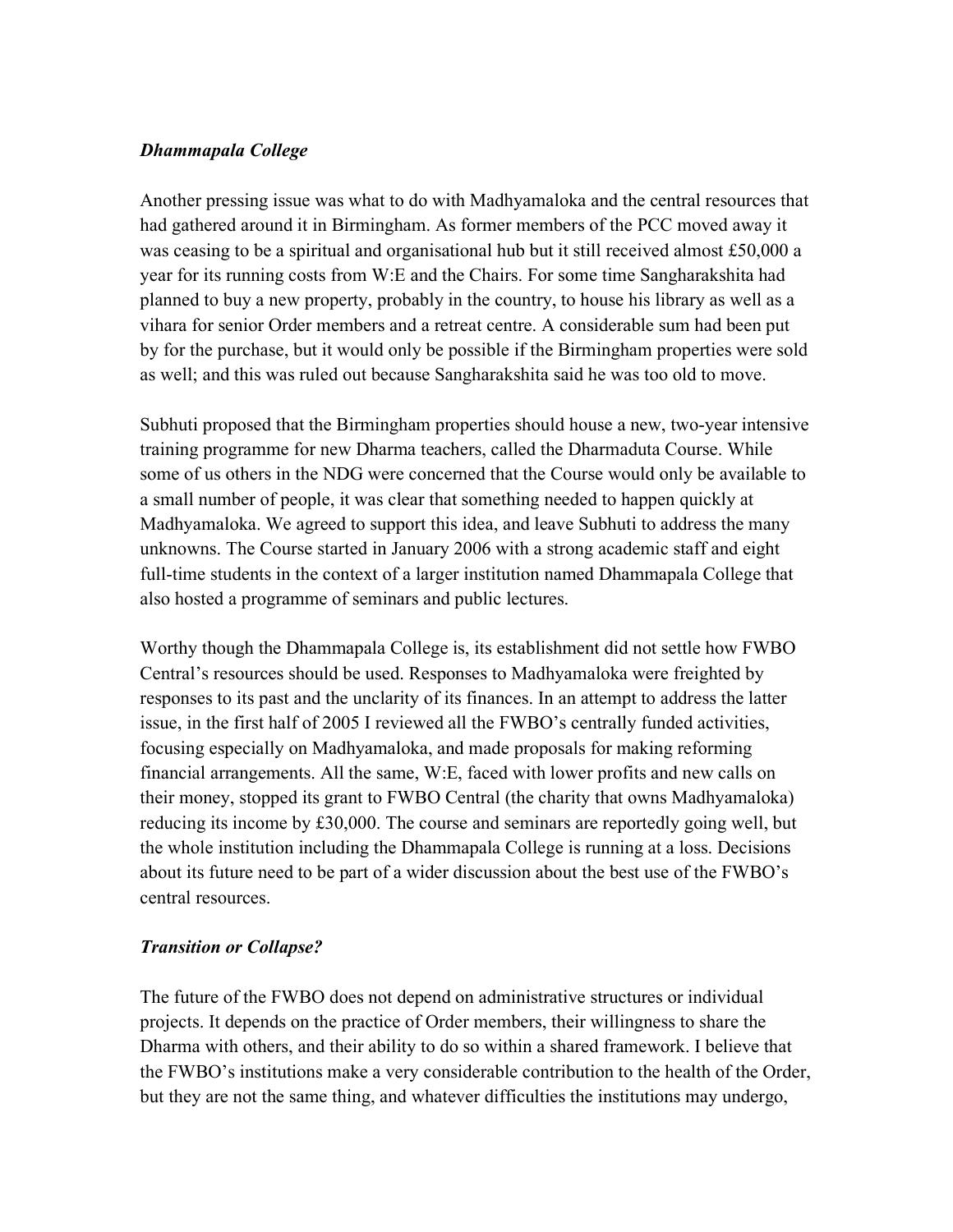the Order needs to be considered in its own right. In 2005 there were many signs of returning health.

### *The Strength of the Order*

When over 500 Order members gathered in August 2005 for their biennial convention the atmosphere was very different from two years earlier. The Order's soul-searching and confrontation with difficulties reached a peak in the open forum on the 2003 Convention. Sangharakshita was ill then, but by August 2005 he was well enough to attend a celebration of his 80th birthday. By the end the atmosphere was of exhilaration touched by relief that the breach in communication could be left behind. That may not have been the whole story and presumably the concerns that had been expressed were more deepseated than could be removed in an evening. But perhaps again, Subhuti's words of the previous autumn had had an effect and Order members were coming to terms with the complexity of their teacher.

The Convention seemed to mark the end of a period of crisis for the Order. For all the turmoil just half a dozen people had resigned between 2003 and 2005, and 220 had joined. There were now 1315 Order members, and the number who had asked to join was nearly 2000. Any view of the FWBO in this period needs to take account of the considerable resources of experience and depth of practice within the Order and the stability this affords. Many who do not want to take responsibility for institutions are nonetheless devoted to practising the Dharma, apply it in their own sphere and they contribute where they can. Even those people who are critical of Sangharakshita or the College or aspects of the FWBO usually believe that the Order is an effective sangha and that the FWBO offers access to the genuine Dharma. The question the Order faces is not so much whether it will survive or whether its members will continue to practice, but whether it will thrive.

Debate over the legitimacy of the College has not stopped, but the reformed College has settled into its work. The retreat centres of Padmaloka and Tiratanaloka, which had managed a relatively centralised 'system' of ordination training, are now free to run retreats that express the practice and inspiration of the Order members leading them; and responsibility for assessing candidates for ordination has mostly been transferred to the individuals (the 'public' and 'private' preceptors) who will ordain them. There are certainly cumbersome aspects to the new arrangements, but they seem to have relieved a good deal of the strain that existed previously.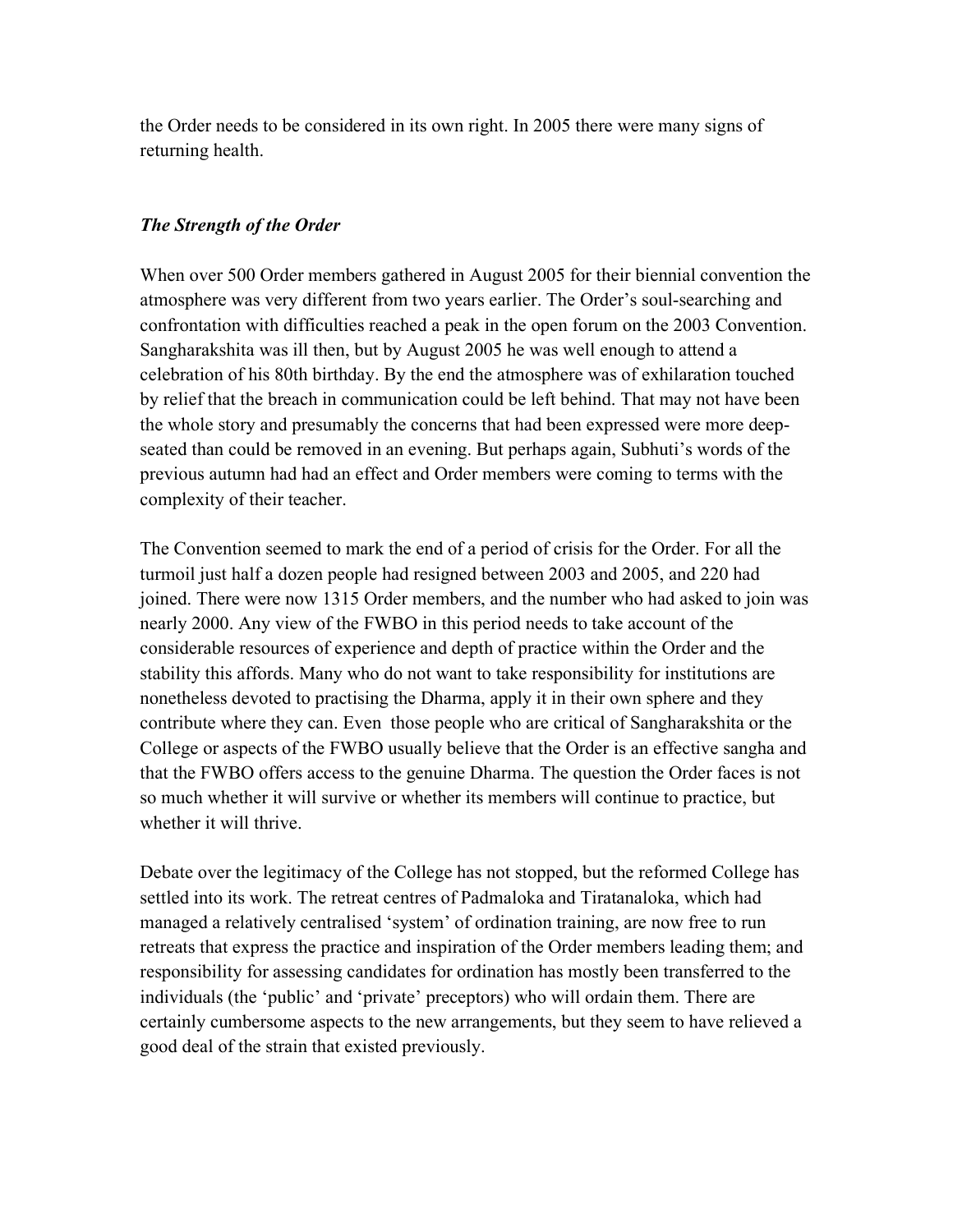One of the indications that change was needed prior to 2003 was the declining number of requests for ordination from men at a time when those from women were increasing. The argument was made that men were put off by systems that were overly structured. From a high of over 90 in 1996 ordination requests declined steadily, reaching a low of 32 in 2003. More men did request ordination in the next two years (57 and 51 respectively) but their numbers remained lower than those for women (73 and 70). By this measure the fruits of those changes are not yet manifest.

This foray into statistics shows the strength of the women's 'wing' of the Order, whose development has been relatively unaffected by the movement's ups and downs. This is currently growing at around fifteen percent a year, while the growth of the men's wing in the West is around five percent. The number of women who have asked for ordination means that such growth is likely to continue. This success is the fruit of many years of hard and focused work on the part of the senior women Order members, as is the opening in 2007 of Akashavana, the venue for long women's ordination retreats in the mountains of northern Spain. The majority of new ordinations in the West are of women, and the optimism and dynamism of women's activities contrasts with those for men.

#### *Windhorse:Evolution*

The fortunes of W:E inevitably seem an indication of the health, even the viability of the institutional aspect of the movement as a whole. A number of changes were already in train in 2003, but the NDG agreed that the W:E management team needed help and proposed that Ratnaghosha, the highly capable former chair of the London Buddhist Centre, should join the management team with a brief to help develop its cultural, as opposed to its business side. He has made a significant contribution and helped create the space for change.

Alongside higher support levels the business introduced the option for workers to take a regular salary, and this enabled it to fill key job vacancies. Some non-Buddhist workers joined the warehouse team proving themselves enthusiastic about its ethos; and the experiment of running shops with wholly non-Buddhist teams has also been successful. Working arrangements became more flexible as some teams became mixed and more options arose for non-community living. In the past, supporting the FWBO may have been cause enough to motivate the staff. Now it moved towards fair trade, developing partnerships with the communities in developing countries that made their products, and reducing its environmental impact. The result of these changes is that there is a waiting list of Buddhists wanting to join the warehouse staff. Its troubles are not yet past: the new salary and support arrangements have cost the business £400,000 a year and its contributions to the rest of the FWBO have fallen by the same amount; and business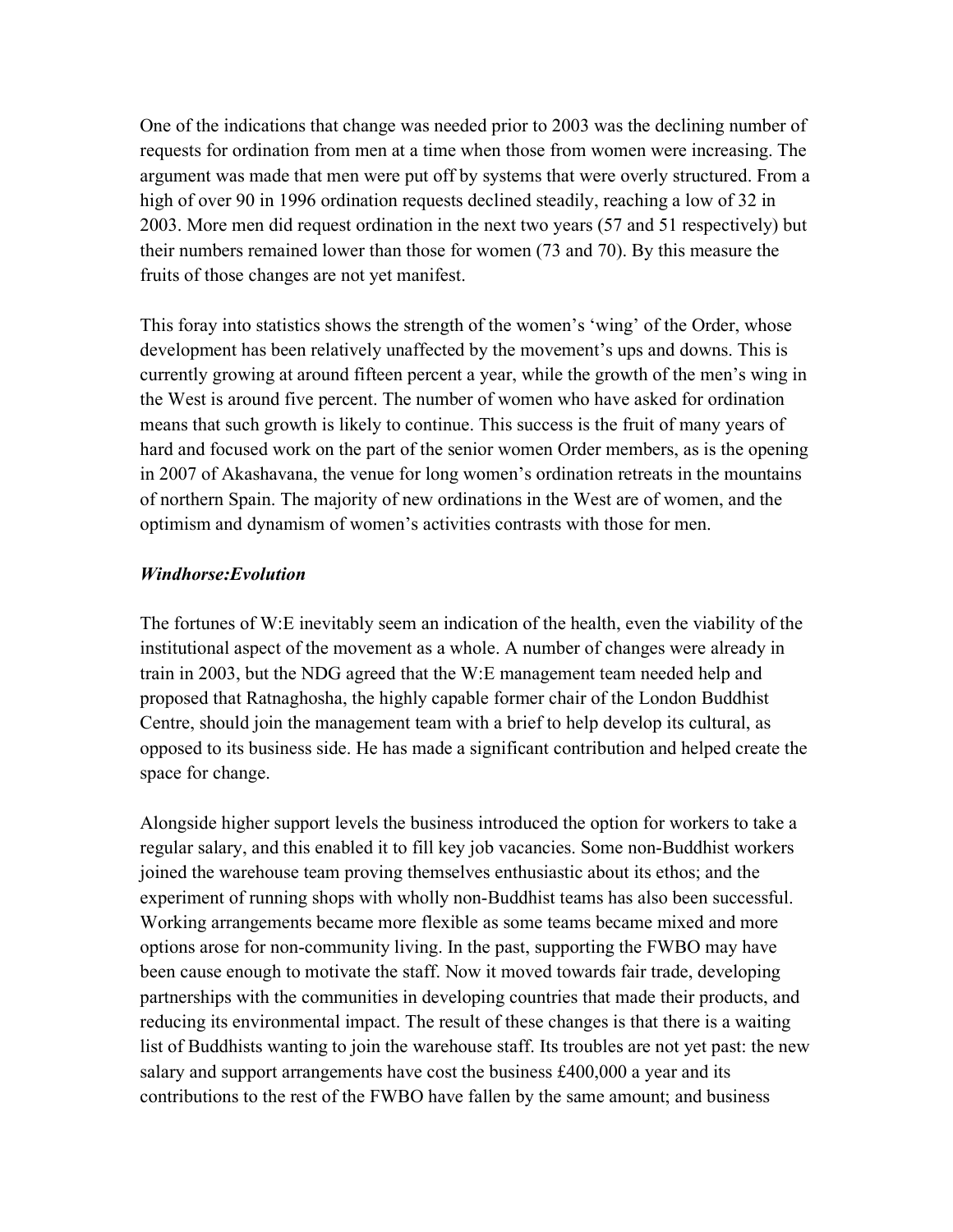conditions themselves have been getting harder, hitting profits further. But, crucially, morale has returned.

#### *Centres*

It is harder to tell if a similar transition is under way at FWBO centres. There are always places that are doing well and others that are struggling, and the life of each is often so multi- faceted that even those involved locally find it hard to sum up their fortunes. I do not feel qualified to sum up on how the FWBO centres are doing, but I can make a few observations. Most centres have a core of dedicated people for whom it is an important part of their life. That gives them considerable strength if they are financially stable, so their survival is usually not under threat. However, there is a great deal of change going on. Many experienced people have stopped working for centres, though replacements have usually been found. This seems a time of consolidation rather than expansion, but FWBO centres are at least surviving.

#### **III**

#### **Reflections on the future**

The FWBO is inherently unstable. It set out to re-express Buddhism in ways that are effective in the conditions of the modern world, and yet those conditions are always changing. So questioning of its institutions is inevitable and potentially creative because they demand to be continually reinvented. It was also inevitable that Sangharakshita's questioning of established forms of Buddhism would educate Order members in a questioning attitude and that this would eventually turn back on him and the movement he founded. And it was inevitable that there would be increasing tension around his views. On the one hand he wished to renew Buddhism, and this appealed to many who valued the cultural heritage of the modern west, while on the other he tends to be antipathetic to modernity and some of his attitudes are culturally and politically conservative. Finally, he has urged his students to be emotionally open and ethically transparent, and this led to an expectation that he would show the same openness not just in private, but in the public arena of his relations with the Order. Such openness would be hard for anyone, and especially so for a man of his generation and temperament.

A further contradiction is between Sangharakshita's stress on individuality and his desire for certain views approaches to be central in the FWBO. This desire produced the web of views on social and cultural and gender issues, as well as attitudes to lifestyle, hierarchy and sexuality that originated with him and came to form an 'FWBO position'. Many Order members, myself included, disagreed with some or all of these views and that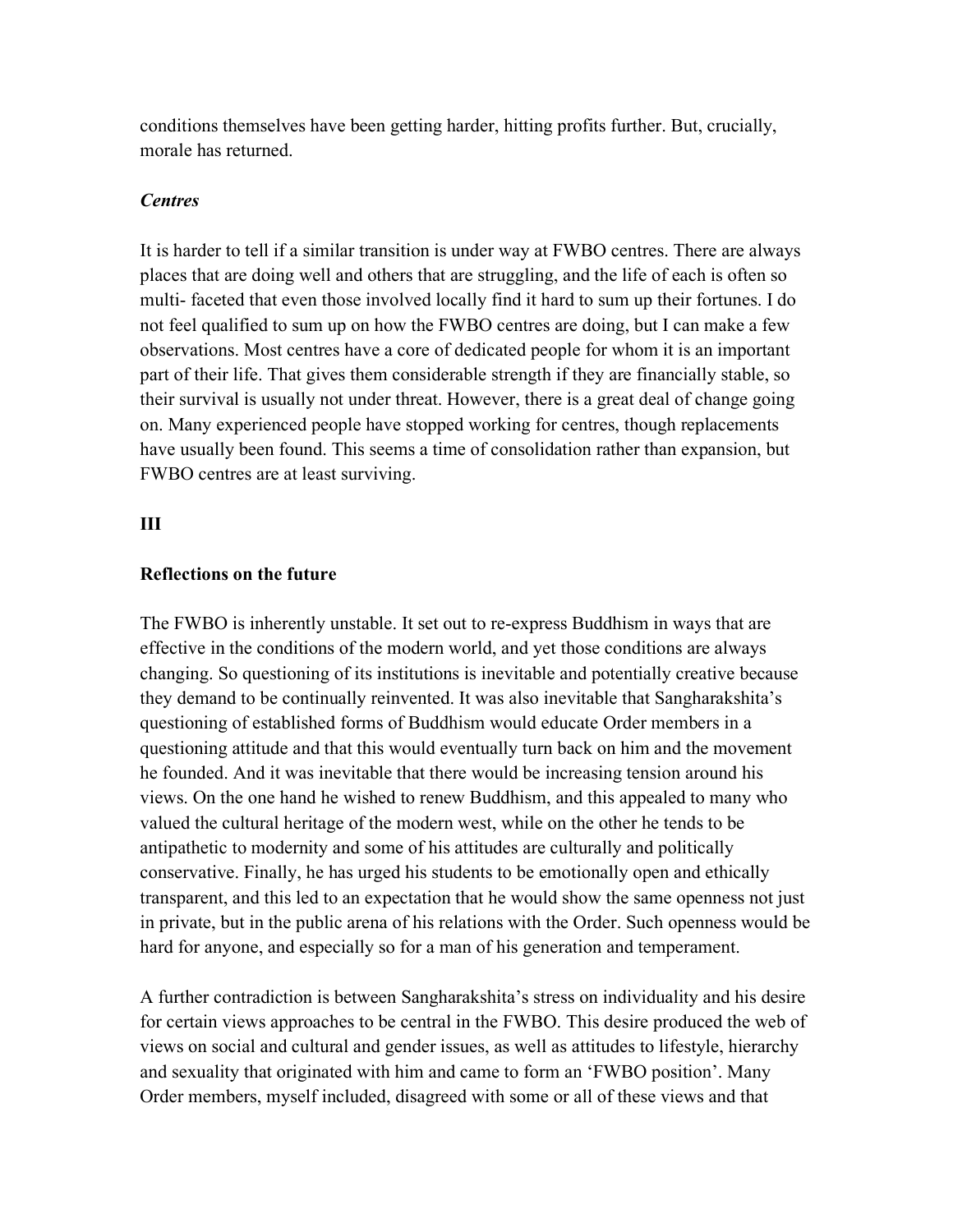compromised us if we complied with them, or marginalised if we did not. And yet we felt ourselves to be wholehearted Order members because of the commitment we made at ordination to the Order's real ideals: the Three Jewels.

With hindsight it is becoming clear that these contradictory impulses were held together by the force of Sangharakshita's influence and the natural cohesion of a relatively small movement. Our cohesion always came at the cost of internal tensions and external animosities, and the internal tensions grew once Sangharakshita's disciples held the key role. I am relieved to see the end of the attempt to hold them all together, and I don't think another collective ideology will emerge. There is no longer a commonly accepted source of authority on doctrine or practice. The College, while influential, is not such an authority and is itself becoming more diverse.

I feel split between a hope that we will find a new source of collectivity at a deeper level than ideology, and a fear that we will lose a sense of our common project, changing the world in the light of the Dharma as elucidated by Sangharakshita, and fragment, going our separate ways as we pursue individual interests influenced by sources outside the movement. From one perspective it would not matter if the FWBO were to disintegrate: it is not an end in itself. But I find that it does matter to me. The FWBO is my sangha and I love it. I love the Order and I feel strongly connected with the efforts of others in our community to change the world through the Dharma.

Having said this, I reflect that the confidence that can sustain our community in the long term is not that we are being looked after by capable leaders, that we have a viable collective future, or even that our institutions have a positive effect on the world. Because membership of the Order involves commitment to the Three Jewels, the essential ingredient is confidence that our involvement with it can lead to Dharma realisation. Enthusiasm for a collective enterprise can motivate people for quite a number of years, but eventually they need a sense that it offers a way to Insight. If they lack that, their energies will probably be directed elsewhere.

Conversely, these institutions have helped bring intensity to Dharma practice for many people. The example of W:E is encouraging because it suggests that when the ideology is taken away, something of value is left. In future our institutions will survive not because they herald a wonderful future or because someone else has said that they are a good idea, but because people know from their own experience that they are effective. W:E's workers value it because it offers opportunities for Dharma practice, teamwork, and making a positive social and environmental impact. The same needs to be true of other FWBO businesses and even centres if they are to endure.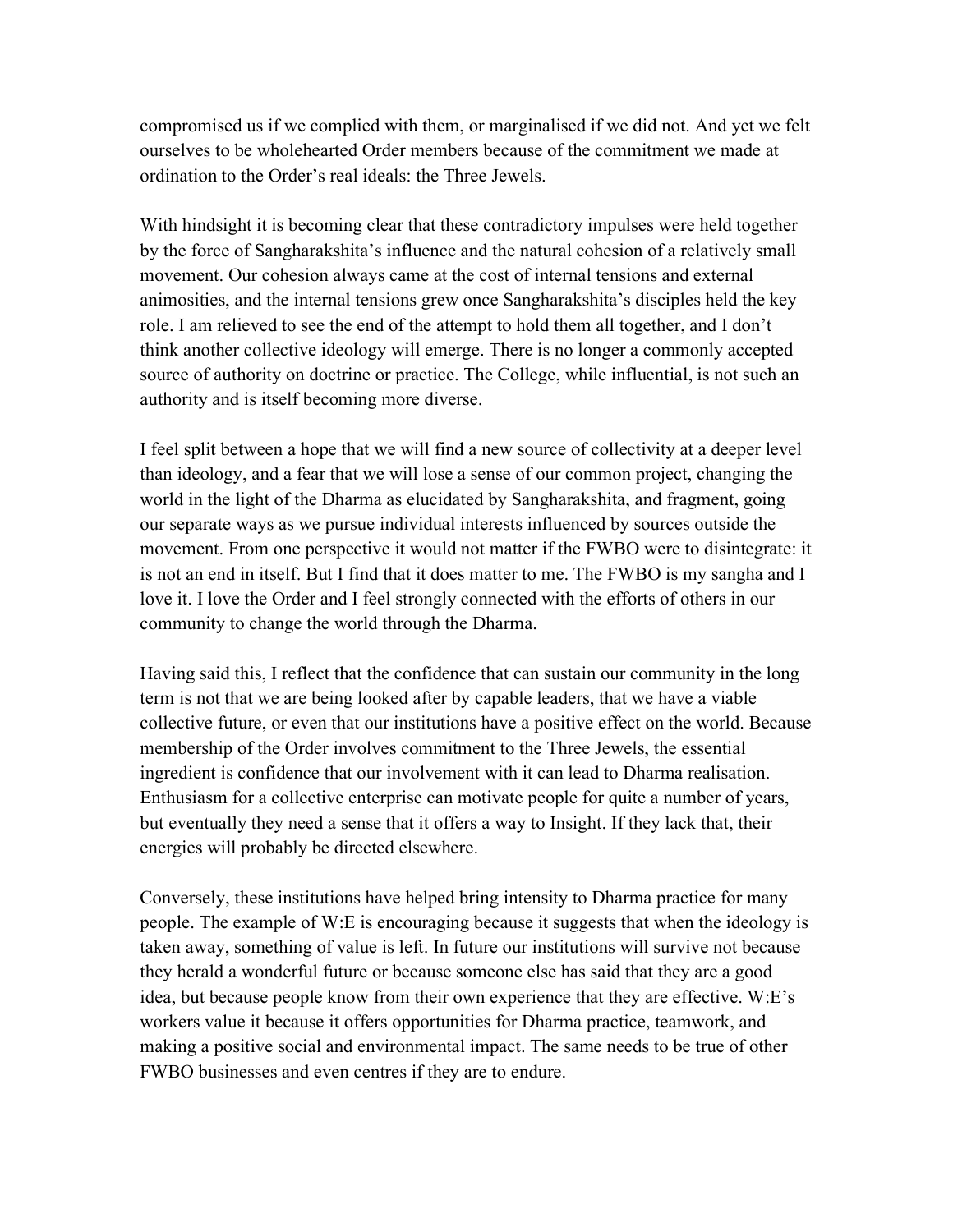It is natural that many people outgrow these institutions, but the shift to more freelance involvement and varied living situations raises the question of how individuals are to maintain the intensity in their Dharma practice. The compromise most of us reach is to undertake bursts of intensity when we go on retreat, but this raises the very difficulties that communities etc. were developed to address. This is something for people to address individually, but meanwhile it is important that we don't take the survival and health of FWBO organisations for granted. I think Order members need to offer much more help, appreciation and encouragement to those who are currently working for the FWBO's institutions, especially centres. This may seem strange to those who have felt excluded from or marginalised, but the FWBO cannot survive if our view of it is overly coloured by the problems of our organisational history.

I agree with Subhuti's views on the need for cohesion. While increasing diversity seems inevitable, cohesion needs to be consciously sustained. It requires boundaries, and the criteria applied at ordination are the most important of these. I think we need a cohesive group of spiritually mature individuals to oversee ordinations if they are to remain meaningful. That's why I support the College. Some people clearly feel that its exclusive character undermines their sense of fully participating in the life of the Order. I hope that feeling will fade, but if doesn't the College's legitimacy will need to be reviewed by the Order as a whole, perhaps in time for the fifth anniversary of the changes in 2008/9. In the meantime the College needs to get much better at communicating its workings to the wider Order.

Another area where cohesion is needed is in praxis and teaching. Growing diversity is only sustainable if it grows from a more fundamental unity. I don't think the Order can accommodate individuals who want to teach and practice only non-dual approaches, or tantra, or vipassana-style mindfulness, and feel no connection with the FWBO's framework of practice. However, I also want us to be evolving and changing as a collective and to be open to new influences. Above all, I want us to be living, practising and teaching from our actual experience of what works, rather than from what we think we ought to be doing or saying.

Ours will largely be a collectivity without central organisation or leadership, and we have to think carefully about the conditions we need to support that. Some of these conditions will doubtless be organisational, some to do with practising together and some to do with fostering a sense of inclusion and participation. Most activities in which it is meaningful to participate occur at the level of local activities and centres, and we need to find new ways to involve Order members and others in their activities. We also need to find ways to do this movement-wide, though it is harder to see how.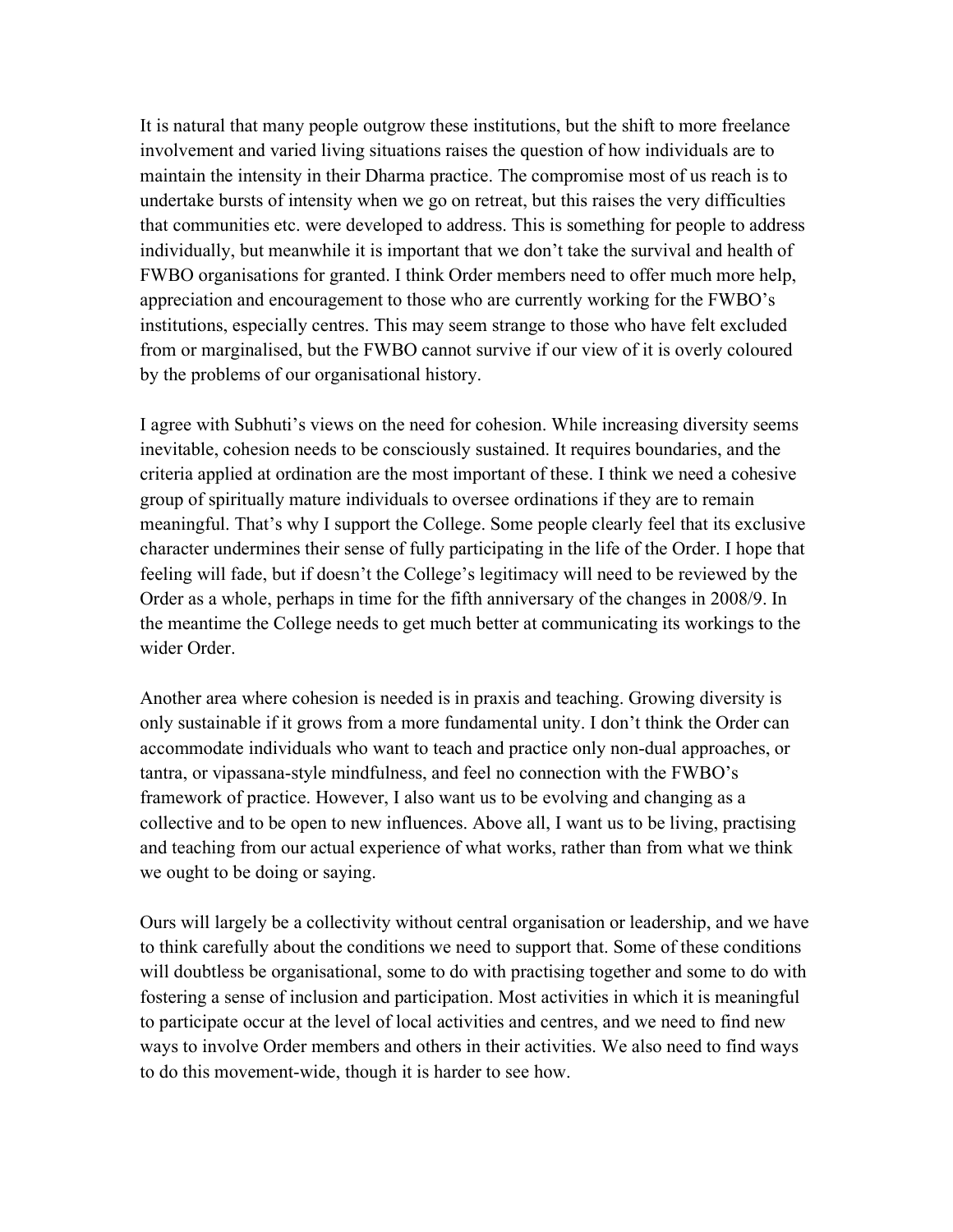As a whole the FWBO is not leadable. But a large question remains over whether there is a place for the qualities associated with leadership. I was working with Subhuti in 2004 when he made his offer to lead the movement through its transition and I saw the flak he received as a result. If all changes have to be arrived at consensually through numerous meetings there will be little room for the entrepreneurial initiative of the most dynamic and talented Order members. I believe that the right sort of leadership can inspire energy and enthusiasm, and I would like to see those who have led in the past re-engage. This includes Subhuti, but he can only do that by working with 'coalitions of the willing' rather than leading the Order as a whole. The Order seems destined to grow more laybased, older and to attract more women than men. Women will take a more leading role in relation to both men and women. There is, of course, a considerable irony in the greater health of women's activities given our past emphasis on men which still disposes some men to regard the FWBO's growing 'feminization' as a sign of weakness. I hope that idea will fall away along with our sense that if we are not attracting many young people we are decaying. While I appreciate the contribution that young people and men can make, I think we undermine ourselves if we make this an overriding goal.

Two connected developments that seem destined to have a lasting effect are the growing awareness of social and especially environmental action, and increasing involvement in mindfulness based approaches to pain, stress depression etc. These are giving FWBO centres a more outward-looking orientation and are free of the FWBO's past. They also offer scope for increasing interaction between the FWBO and other Buddhists. It may be that a Buddhist world will grow up in the UK, as it has to some extent in the US, where Buddhists from different traditions mingle and share common concerns. Because the FWBO draws on all traditions and yet has a coherent approach to the Dharma it is potentially well-suited to contributing to such a world. But this hope is still far from being a reality.

#### *Conclusion*

It is far too soon to assess the effects of the changes we have been through, but we can say that, for all the turbulence, few of us have left and many more have joined. Many of us have a deep involvement in the FWBO that survives whatever difficulties we experience because we are convinced that it offers a sound context for our spiritual lives. This strength seems to be reasserting itself gradually and organically. In 2004 and 2005 my impressions of the movement were not positive: I felt we were in trouble because we had lost confidence, on a number of levels. However, as I look around the movement in 2006 and speak to people who have a more current involvement in organisational issues, a considerable change is apparent. Confidence is returning. Some older Order members feel disconcerted, or anxious, but often the more recently ordained are excited, optimistic,